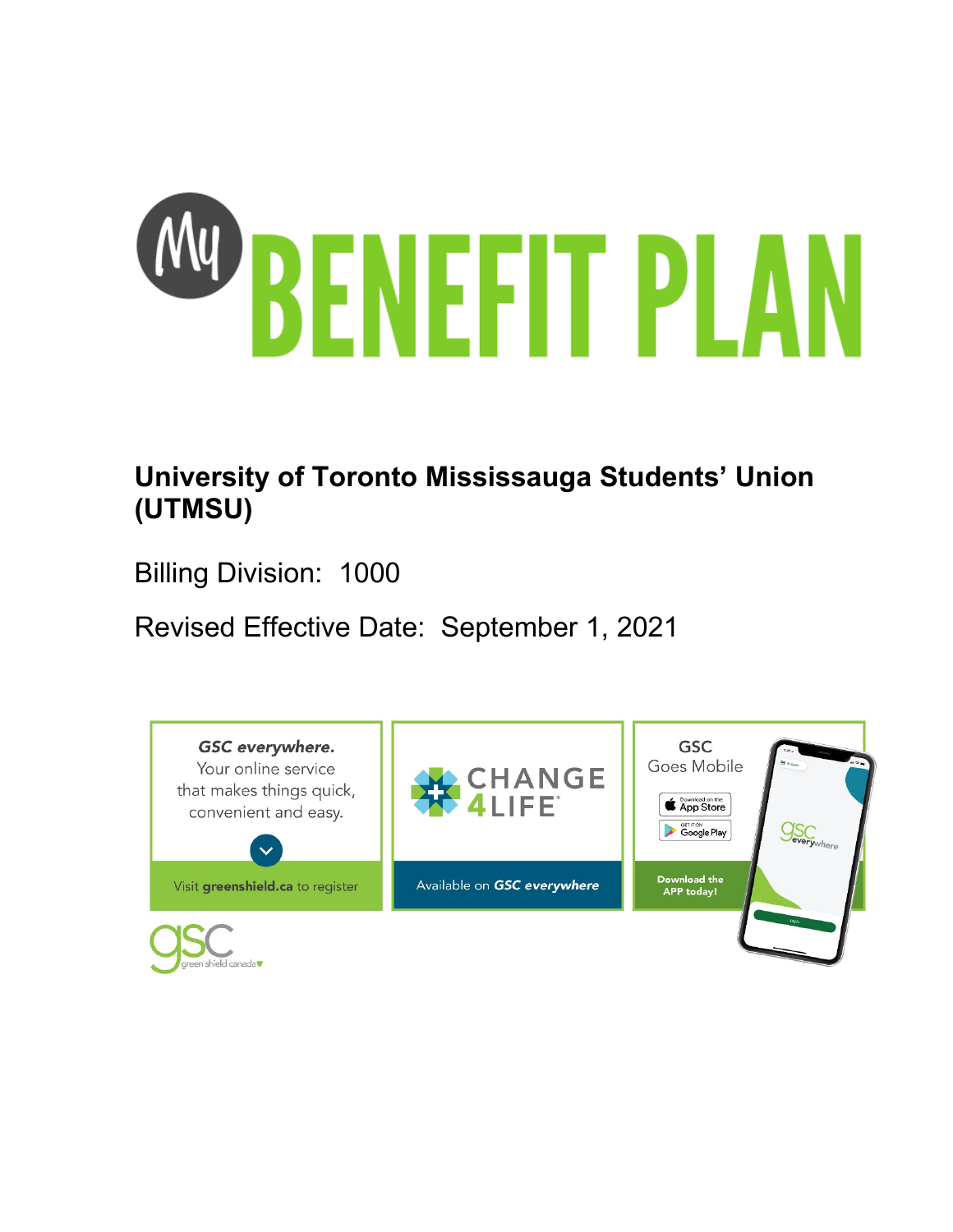# **WELCOME TO YOUR BENEFIT PLAN**

# **ABOUT THIS BOOKLET**

This booklet provides a summary of your benefits under your benefit plan. It includes:

- a Table of Contents, to allow easy and quick access to the information you are looking for
- a Schedule of Benefits, listing all the deductibles, co-pays and maximums that may impact the amount paid to you
- a Definitions section, to explain common terms used throughout the booklet
- detailed benefit descriptions for each benefit in your group benefits plan
- information you need to submit a claim

You are encouraged to read this booklet carefully; please keep it in a safe place so that you may refer to it when submitting claims.

Your Identification Card showing your GSC Identification Number is to be used on all claims and correspondence. Your unique GSC Identification Number is your student identification number with the prefix "UTM" and ends with -00 – e.g. UTM111222333-00. If you have any eligible dependents, they share the same number as you except their number ends with their own unique dependent code.

## **Y OUR B ENEFIT P ROVIDERS ARE :**

#### **Green Shield Canada (GSC)**

• Prescription Drugs, Health, Dental and Travel Benefit Plans

# **THE GSC STUDENT CENTRE**

The "Student Centre" is accessed from the GSC website at [greenshield.ca/student-centre.](http://www.greenshield.ca/en-ca/student-centre) This website provides quick and easy access to the information you are looking for, such as:

- Reading and/or downloading your Benefit Plan Booklet
- Locating dental providers in your area who are members of the Student Dental Discount Network (if you have GSC Dental Benefits)
- Locating discount vision and hearing care providers in your area (regardless of whether you have GSC Vision Benefits or not)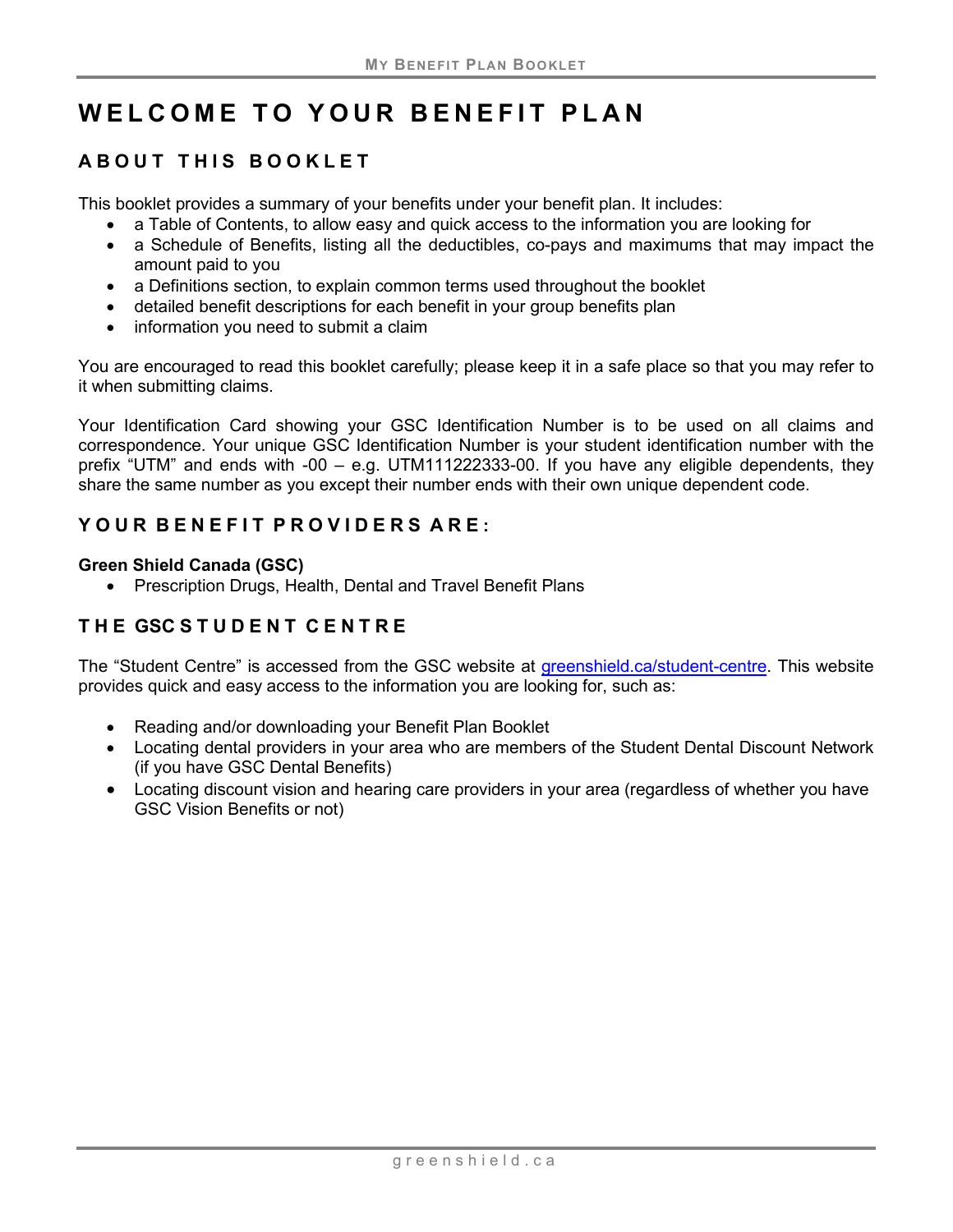## **GSC EVERYWHERE – INFORMATION YOUR WAY**

In addition to this booklet and our Customer Service Centre, we also provide you with access to our secure website. Self-service through the GSC website makes things quick, convenient and easy. Register today to:

- View your Benefit Plan Booklet
- Access your personal claims information, including a breakdown of how your claims were processed
- Simulate a claim to instantly find out what portion of a claim will be covered
- Submit claims online
- Arrange for claim payments to be deposited directly into your bank account
- Print personalized claim forms and replacement Identification Cards
- Print personal Explanation of Benefits statements for when you need to co-ordinate benefits
- Search for a drug to get information specific to your own coverage (or coverage for your family)
- Search for eligible dental, paramedical, and vision care providers in a particular location (within Canada)
- Search for vision and hearing care providers who offer discounts to GSC plan members through our Preferred Provider Network

## **OUR COMMITMENT TO PRIVACY**

The GSC Privacy Code balances the privacy rights of our group and benefit plan members and their dependents, and our employees, with the legitimate information requirements to provide customer service.

To read our privacy policies and procedures, please visit us at [greenshield.ca.](http://www.greenshield.ca/)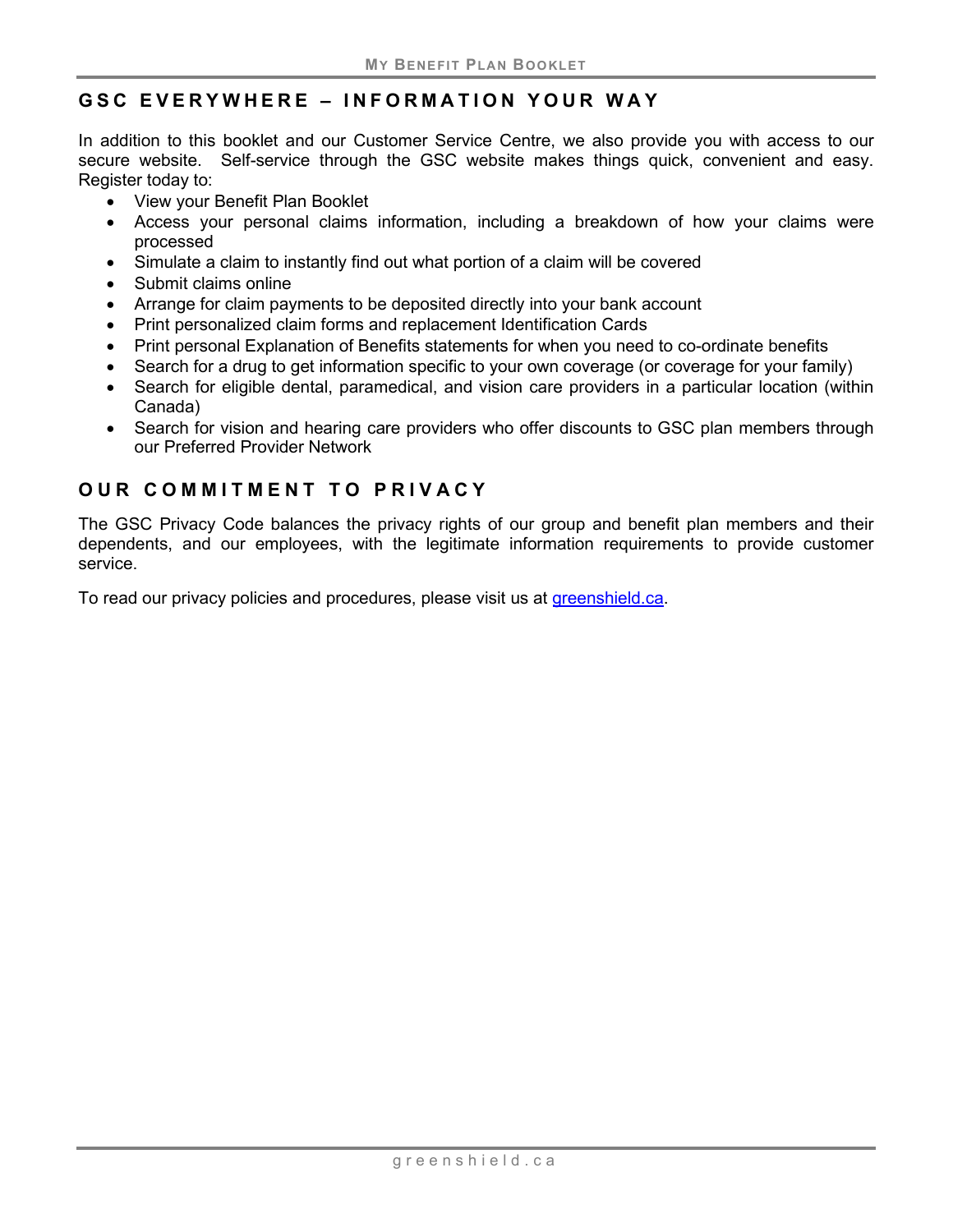# TABLE OF CONTENTS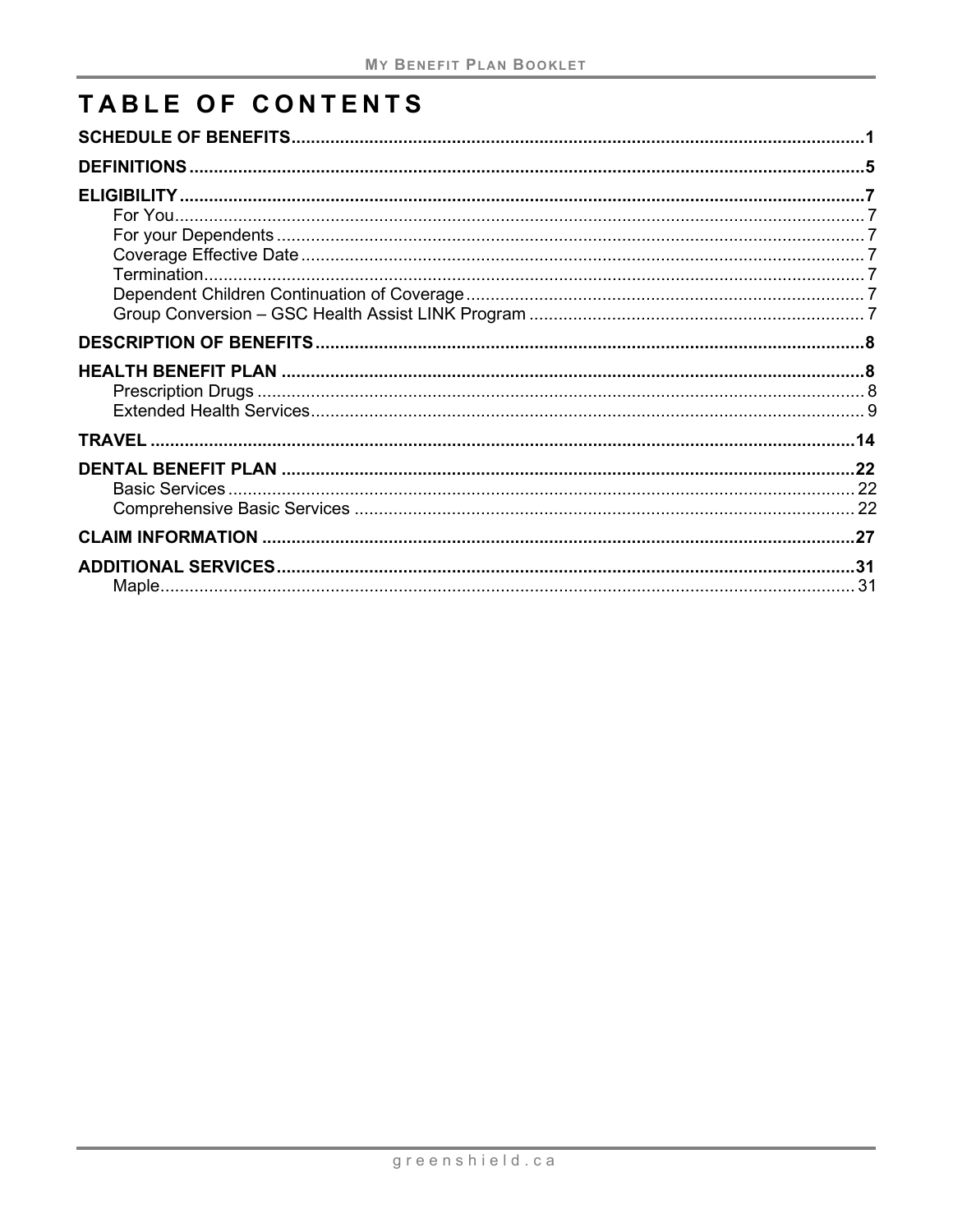## <span id="page-4-0"></span>**SCHEDULE OF BENEFITS**

## **HEALTH BENEFIT PLAN**

This schedule describes the deductibles, co-pays and maximums that may be applicable if you are included in the Billing Division shown on the cover of this booklet.

Complete benefit details are provided in the Description of Benefits section of this booklet. Be sure to read these pages carefully. They show the conditions, limitations and exclusions that may apply to the benefits. All dollar maximums are expressed in Canadian dollars. You are covered for only those specific benefits for which you have applied.

The health benefits are intended to supplement your provincial health insurance plan or provincial equivalent plan. The benefits shown below will be eligible if they are medically necessary for the treatment of an illness or injury, and reimbursement will be limited to reasonable and customary charges, in addition to any specific limitations and maximums stated below.

| Deductible:<br>Nil | <b>Overall Maximum:</b>                                  |  |  |
|--------------------|----------------------------------------------------------|--|--|
|                    | Prescription Drugs - \$5,000 per benefit year            |  |  |
|                    | All Other Health Benefits - Unlimited or as stated below |  |  |

| Your Co-Pay:<br><b>Prescription Drugs</b>                                | 10% per prescription or refill (does not apply to Vaccines)                                   |  |  |
|--------------------------------------------------------------------------|-----------------------------------------------------------------------------------------------|--|--|
| <b>All Other Health Benefits</b>                                         | $0\%$                                                                                         |  |  |
| <b>Your Plan Covers:</b>                                                 | <b>Maximum Plan Pays:</b>                                                                     |  |  |
| <b>Prescription Drugs</b> - Pay Direct Drug Card                         |                                                                                               |  |  |
| <b>HPV Vaccines</b>                                                      | \$200 per benefit year (included in the Prescription Drugs<br>Maximum)                        |  |  |
| Oral Contraceptives and Contraceptive<br><b>Devices</b>                  | \$250 per benefit year                                                                        |  |  |
| Diabetic testing agents                                                  | \$1,000 per benefit year (included in the Prescription Drugs<br>Maximum)                      |  |  |
| All other covered drugs                                                  | Reasonable and customary<br>charges<br>(included)<br>in<br>the<br>Prescription Drugs Maximum) |  |  |
| <b>Hospital</b>                                                          |                                                                                               |  |  |
| Public general hospital- semi-private<br>room                            | Reasonable & Customary Charges                                                                |  |  |
| Public alternate level care hospital -<br>$\bullet$<br>semi-private room | \$3 per day up to 120 days per calendar year                                                  |  |  |
| <b>Hearing Care</b>                                                      | \$500 every 5 years based on date of first paid claim                                         |  |  |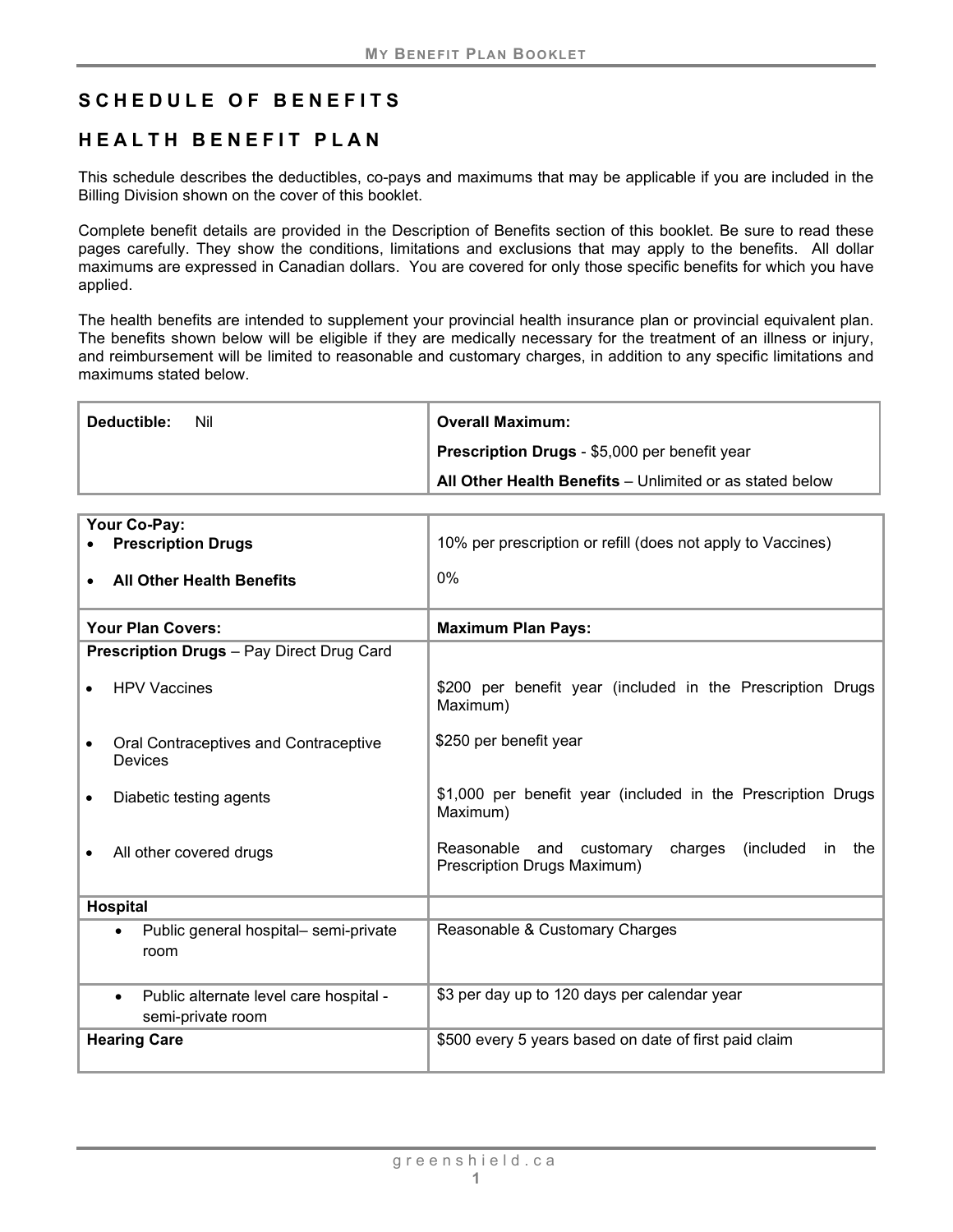| <b>Medical Items and Services</b>                                                                                                                        |                                                                                                                                                                  |
|----------------------------------------------------------------------------------------------------------------------------------------------------------|------------------------------------------------------------------------------------------------------------------------------------------------------------------|
| Gender affirmation*                                                                                                                                      | Reasonable and customary charges, limited to \$10,000 lifetime                                                                                                   |
| *Diagnosis of gender dysphoria from a physician<br>(M.D.) or nurse practitioner is required                                                              |                                                                                                                                                                  |
| Footwear<br>custom made boots or shoes<br>custom made foot orthotics                                                                                     | \$350 every 3 benefit years for all footwear services combined                                                                                                   |
| <b>Blood Glucose Meter and supplies</b><br>$\bullet$                                                                                                     | \$700 per lifetime                                                                                                                                               |
| Bra (mastectomy)<br>٠                                                                                                                                    | Reasonable and customary charges                                                                                                                                 |
| <b>Compression Stockings</b><br>$\bullet$                                                                                                                | 2 per benefit year                                                                                                                                               |
| Stump socks                                                                                                                                              | 5 per benefit year                                                                                                                                               |
| Wigs                                                                                                                                                     | \$300 per benefit year                                                                                                                                           |
| Other items and services - See the<br>Description of Benefits section for details                                                                        | Reasonable and customary charges                                                                                                                                 |
| <b>Emergency Transportation</b>                                                                                                                          | Reasonable and customary charges                                                                                                                                 |
| <b>Professional Services</b>                                                                                                                             | \$30 per visit up to 20 visits per practitioner per benefit year                                                                                                 |
| Chiropractor<br>$\bullet$                                                                                                                                |                                                                                                                                                                  |
| Physiotherapist<br>$\bullet$                                                                                                                             |                                                                                                                                                                  |
| Speech Therapist<br>$\bullet$                                                                                                                            |                                                                                                                                                                  |
| <b>Chiropodist or Podiatrist</b>                                                                                                                         | \$30 per visit up to 20 visits per benefit year for all services<br>combined including 1 X-ray by a Podiatrist                                                   |
| Acupuncturist or Registered Massage<br>$\bullet$<br>Therapist<br>(Physician (M.D.) or nurse practitioner<br>recommendation required)                     | \$30 per visit up to 20 visits per benefit year for all services<br>combined                                                                                     |
| Naturopath or Homeopath                                                                                                                                  | \$30 per visit up to 20 visits per benefit year for all services<br>combined                                                                                     |
| Psychologist or Counsellor/Social Worker or<br>$\bullet$<br>Master of Social Work or Psychotherapist<br>MindBeacon Therapist Guided Program<br>$\bullet$ | \$125 per visit up to 25 visits per benefit year for all services<br>combined (excluding MindBeacon)<br>\$300 per benefit year                                   |
| <b>Accidental Dental</b>                                                                                                                                 | Reasonable and customary charges                                                                                                                                 |
| <b>Vision</b><br>prescription eye glasses or contact lenses,<br>or medically necessary contact lenses                                                    | \$200 every 24 consecutive months based on date of first paid<br>claim                                                                                           |
| optometric eye exams<br>٠                                                                                                                                | Once every 2 years based on date of first paid claim (included<br>in the \$200 Vision maximum)                                                                   |
| <b>Tutorial Benefit</b><br>Note: Your dependents are not eligible for this<br>benefit                                                                    | Private tutorial service of a qualified teacher at \$25 per hour.<br>You must be confined to home or hospital for a minimum of 15<br>consecutive days to qualify |

## **For a full description of the Health Benefit, refer to the Benefit Description section.**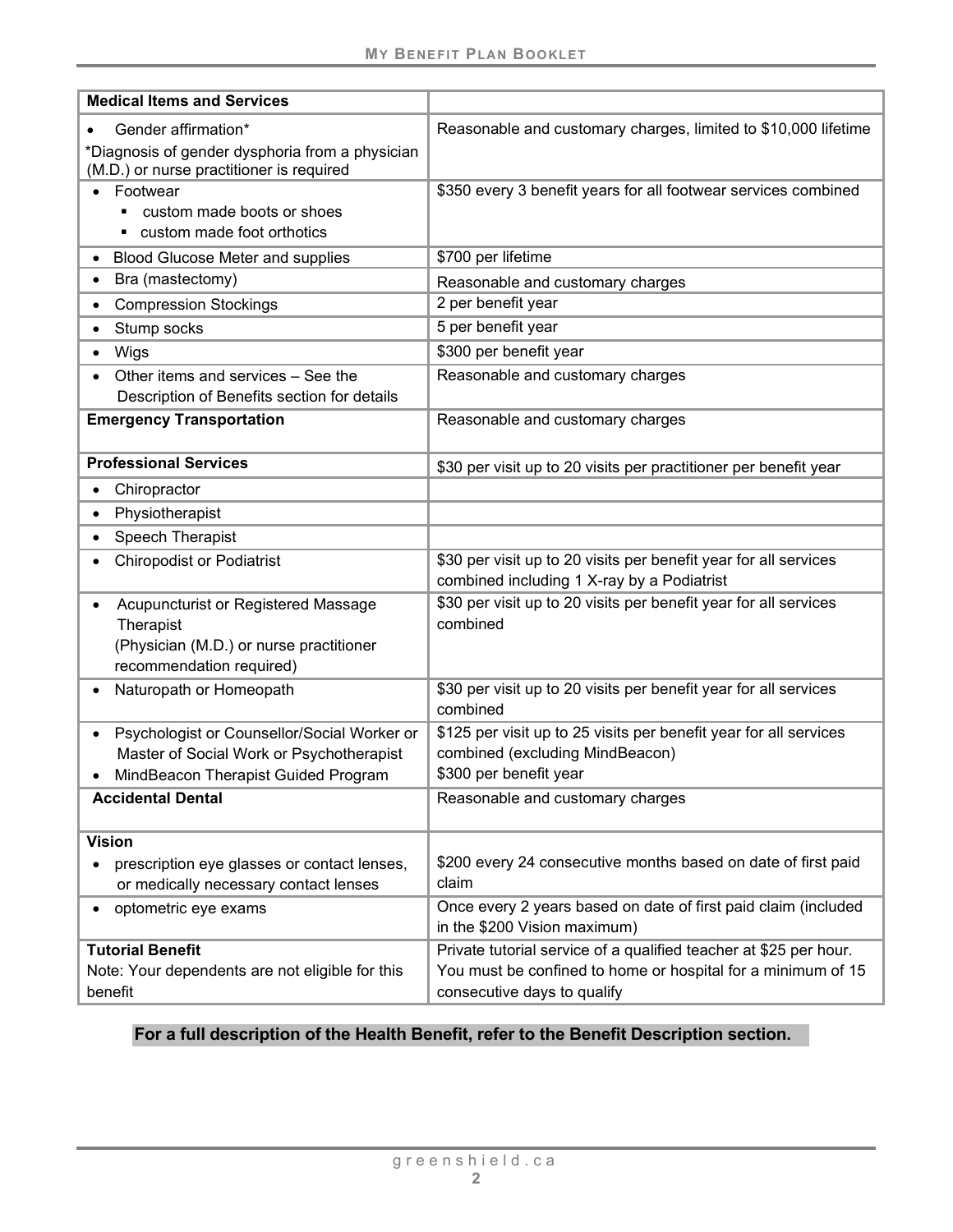# **TRAVEL BENEFIT PLAN**

This schedule describes the deductibles, co-pays and maximums that may be applicable if you are included in the Billing Division shown on the cover of this booklet.

Complete benefit details are provided in the Description of Benefits section of this booklet. Be sure to read these pages carefully. They show the conditions, limitations and exclusions that may apply to the benefits. All dollar maximums are expressed in Canadian dollars. You are covered for only those specific benefits for which you have applied.

This group benefit plan is intended to **supplement** provincial health insurance plans if you experience a medical emergency while travelling outside your province of residence or Canada. If your provincial health plan includes out-of-Canada benefits, hospital and medical services are eligible only if your provincial health insurance plan provides payment toward the cost of incurred services. The benefits shown below will be eligible, if they are medically necessary for the emergency treatment of a sudden illness or injury and reimbursement will be limited to reasonable and customary charges for the area in which they are incurred.

**The patient must contact GSC Travel Assistance within 48 hours of commencement of treatment**. Failure to notify us within 48 hours may result in benefits being limited to only those expenses incurred within the first 48 hours of any and each treatment/incident or the plan maximum, whichever is the lesser of the two.

| Deductible: Nil | <b>Overall Maximum:</b> Does not apply |
|-----------------|----------------------------------------|
|-----------------|----------------------------------------|

**Co-pay:** Does not apply

| Your Plan Covers:               | <b>Maximum Plan Pays:</b>                       |
|---------------------------------|-------------------------------------------------|
| Maximum Number of Days per Trip | 120 days                                        |
| <b>Emergency Services</b>       | \$5,000,000 per covered person per benefit year |
| <b>Referral Services</b>        | \$50,000 per covered person per benefit year    |

#### **For a full description of the Travel Benefit, refer to the Benefit Description section.**

Looking to travel for more days than this plan covers? Visit the Student Centre website at [greenshield.ca/student-centre](https://www.greenshield.ca/en-ca/student-centre) for details.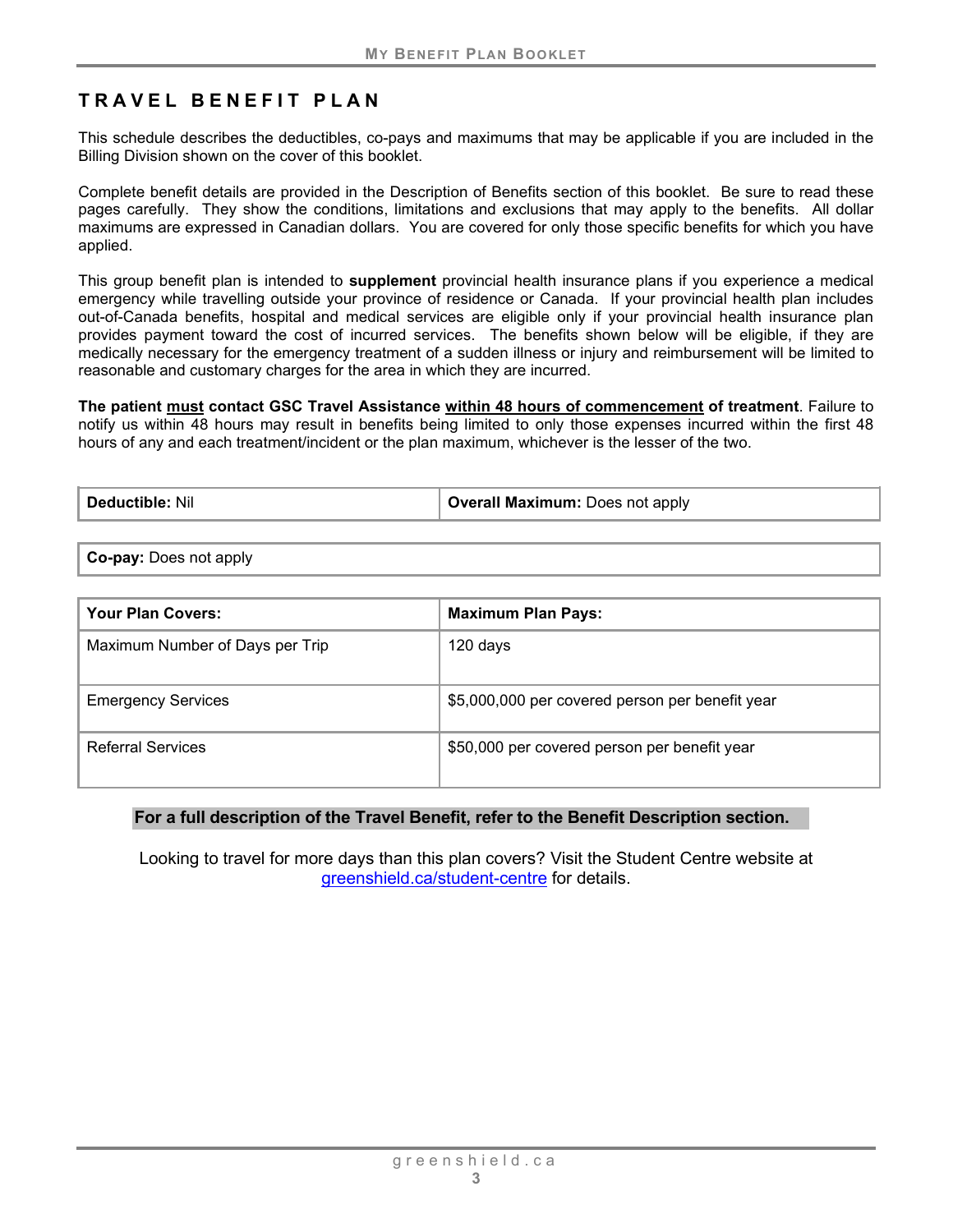## **DENTAL BENEFIT PLAN**

This schedule describes the deductibles, co-pays and maximums that may be applicable if you are included in the Billing Division shown on the cover of this booklet.

Complete benefit details are provided in the Description of Benefits section of this booklet. Be sure to read these pages carefully. They show the conditions, limitations and exclusions that may apply to the benefits. All dollar maximums are expressed in Canadian dollars. You are covered for only those specific benefits for which you have applied.

| Deductible: | Nil                                                                                                                                                                                                                                       |
|-------------|-------------------------------------------------------------------------------------------------------------------------------------------------------------------------------------------------------------------------------------------|
|             |                                                                                                                                                                                                                                           |
| Fee Guide:  | The current Provincial Dental Association Fee Guide for General Practitioners in the province<br>where services are rendered                                                                                                              |
|             | For independent Dental Hygienists, the lesser of, the current Provincial Dental Hygienists'<br>Association Fee Guide and Provincial Dental Association Fee Guide for General Practitioners<br>in the province where services are rendered |

| <b>Your Plan Covers:</b>                                                                                                                                                                                                                 | Your<br>Co-Pay:                 | <b>Maximum Plan Pays:</b>                                                                         |
|------------------------------------------------------------------------------------------------------------------------------------------------------------------------------------------------------------------------------------------|---------------------------------|---------------------------------------------------------------------------------------------------|
| <b>Basic Services:</b><br><b>Basic Diagnostic and Preventative Services</b><br>space maintainers<br>$\overline{\phantom{0}}$<br>all other services<br><b>Basic Restorative Services and Anesthesia</b><br><b>Basic Oral Surgery</b><br>٠ | 30%<br>40%<br>30%<br>40%<br>20% | \$800 per covered person per benefit year<br>(Basic and Comprehensive Basic Services<br>combined) |
| <b>Comprehensive Basic Services:</b><br><b>Standard Denture Services, Comprehensive</b><br>Oral Surgery and Endodontic Services<br><b>Periodontal Services</b>                                                                           | 40%<br>30%                      |                                                                                                   |

**For a full description of the Dental Benefit, refer to the Benefit Description section.**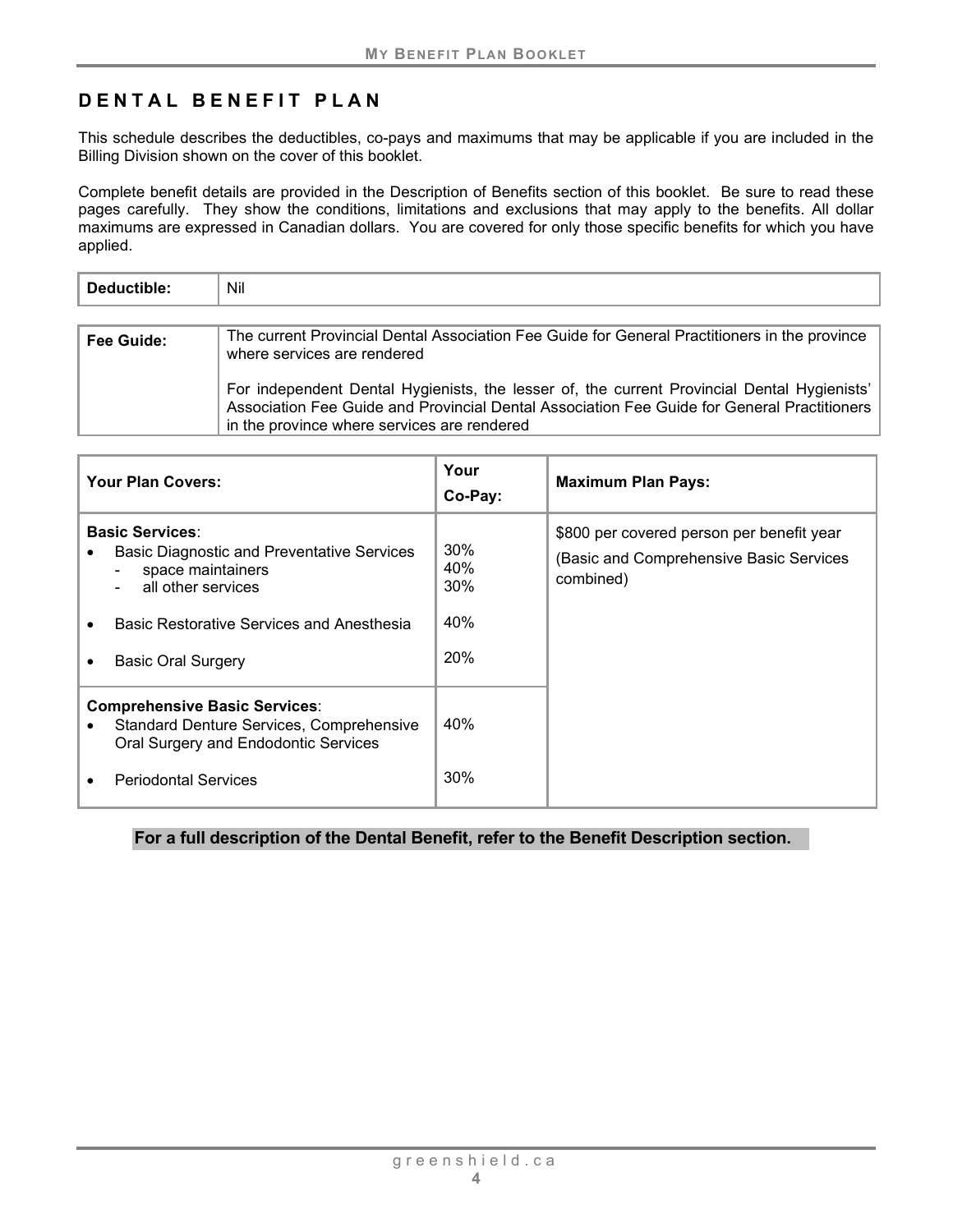# <span id="page-8-0"></span>**DEFINITIONS**

Unless specifically stated otherwise, the following definitions will apply throughout this booklet.

**Allowed amount** means**,** as determined by GSC:

- a) Drugs the GSC National Pricing Policy and/or the reasonable and customary charge;
- b) Extended Health Services the reasonable and customary charge for the service or supply but not more than the prevailing charge in the area in which the charge is made for a like service or supply;
- c) Dental the fee guide as specified in the Schedule of Benefits.

**Benefit Year** means the 12 consecutive months September 1<sup>st</sup> to August 31<sup>st</sup> of each year.

**Biologic drug** means a drug that is produced using living cells or microorganisms (e.g., bacteria) and are often manufactured using a specific process known as DNA technology.

**Biosimilar drug** means a biologic drug demonstrated to be similar to a reference biologic drug already authorized for sale by Health Canada.

**Calendar year** means the 12 consecutive months January 1<sup>st</sup> to December 31<sup>st</sup> of each year.

**Co-pay** is the eligible allowed amount that must be paid by you or your dependent before reimbursement of an expense will be made.

**Covered person** means the plan member who has been enrolled in the plan or his or her enrolled dependents.

**Custom made boots or shoes** means footwear used by an individual whose condition cannot be accommodated by existing footwear products. The fabrication of the footwear involves making a unique cast of the covered person's feet and the use of 100% raw materials. (This footwear is used to accommodate the bony and structural abnormalities of the feet and lower legs resulting from trauma, disease or congenital deformities).

**Custom made foot orthotics** means a device made from a 3-dimensional model of an individual's foot and made from raw materials. (This device is used to relieve foot pain related to biomechanical misalignment to the feet and lower limbs.)

**Deductible** is the amount that must be paid by or on behalf of you and your dependent in any benefit year before reimbursement of an eligible expense will be made.

## **Dependent** means

- a) your spouse, if you are legally married or if not legally married, you have lived in a common-law relationship for more than 12 continuous months. Only one spouse will be considered at any time as being covered under the group contract;
- b) your unmarried child under age 21;
- c) your unmarried child under age 25, if enrolled and in full-time attendance at an accredited college, university or educational institute;
- d) your unmarried child (regardless of age) who became totally disabled while eligible under b) or c) above, and has been continuously so disabled since that time and is considered a dependent as defined under the Income Tax Act, also qualify as a dependent.

Your child (your or your spouse's natural, legally adopted or stepchildren) must reside with you in a parent-child relationship or be dependent upon you (or both) and not regularly employed.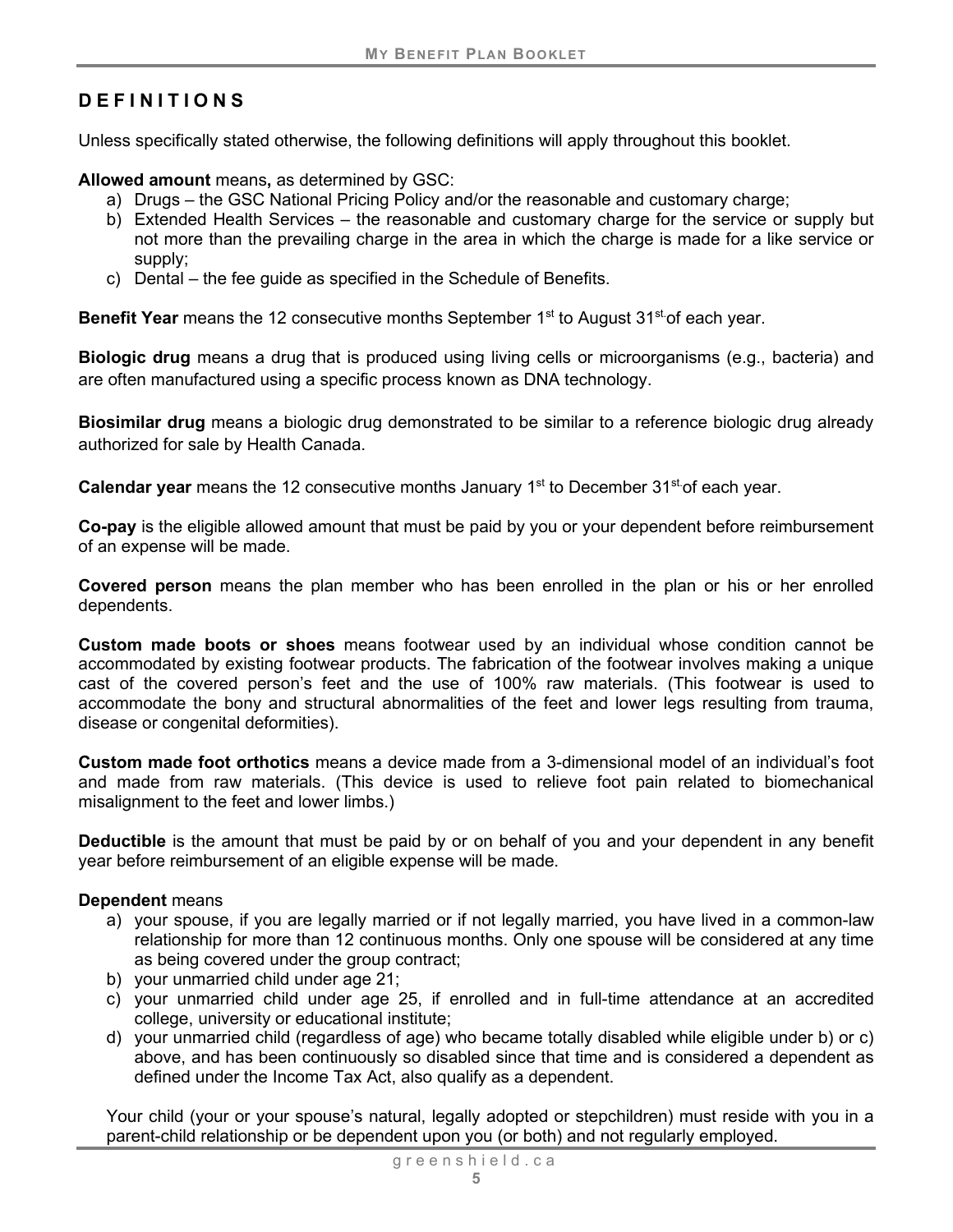Children who are in full-time attendance at an accredited school do not have to reside with you or attend school in your province. If the school is in another province or country, you must apply to your provincial health insurance plan for an extension of coverage to ensure your child continues to be covered under a provincial health insurance plan.

**Fee guide** means the list of dental procedure codes developed by and maintained by the Canadian Dental Association, adopted by the provincial or territorial dental association of the province or territory in which the service is provided (or your province of residence if any dental service is provided outside Canada) and in effect at the time the service is provided.

**First paid claim** means the actual date of service of the initial or a prior claim paid by GSC.

**Injury** means an unexpected or unforeseen event that occurs as a direct result of a violent, sudden and unexpected action from an outside source.

<span id="page-9-0"></span>**Off-label use** means using a drug for a purpose or to treat a condition other than what Health Canada has approved that drug to be used.

**Orthopedic shoes** means off-the-shelf, ready-made footwear prescribed for covered persons diagnosed with a specific medical condition that affects their feet and who require specialized footwear to treat their condition and assist with mobility. The footwear may be modified or adjusted to fit the covered person's feet.

**Plan member** means you, the student, when you are enrolled for coverage.

**Reasonable and customary** means in the opinion of GSC, the usual charge of the provider for the service or supply, in the absence of insurance, but not more than the prevailing charge in the area for a like service or supply.

**Reference biologic drug** means a biologic drug that is first authorized for sale by Health Canada.

**Rendered amount** means the amount charged by a provider for a service and submitted for payment of a claim.

**Semi-private room for hospital accommodation** means a room having only two treatment beds.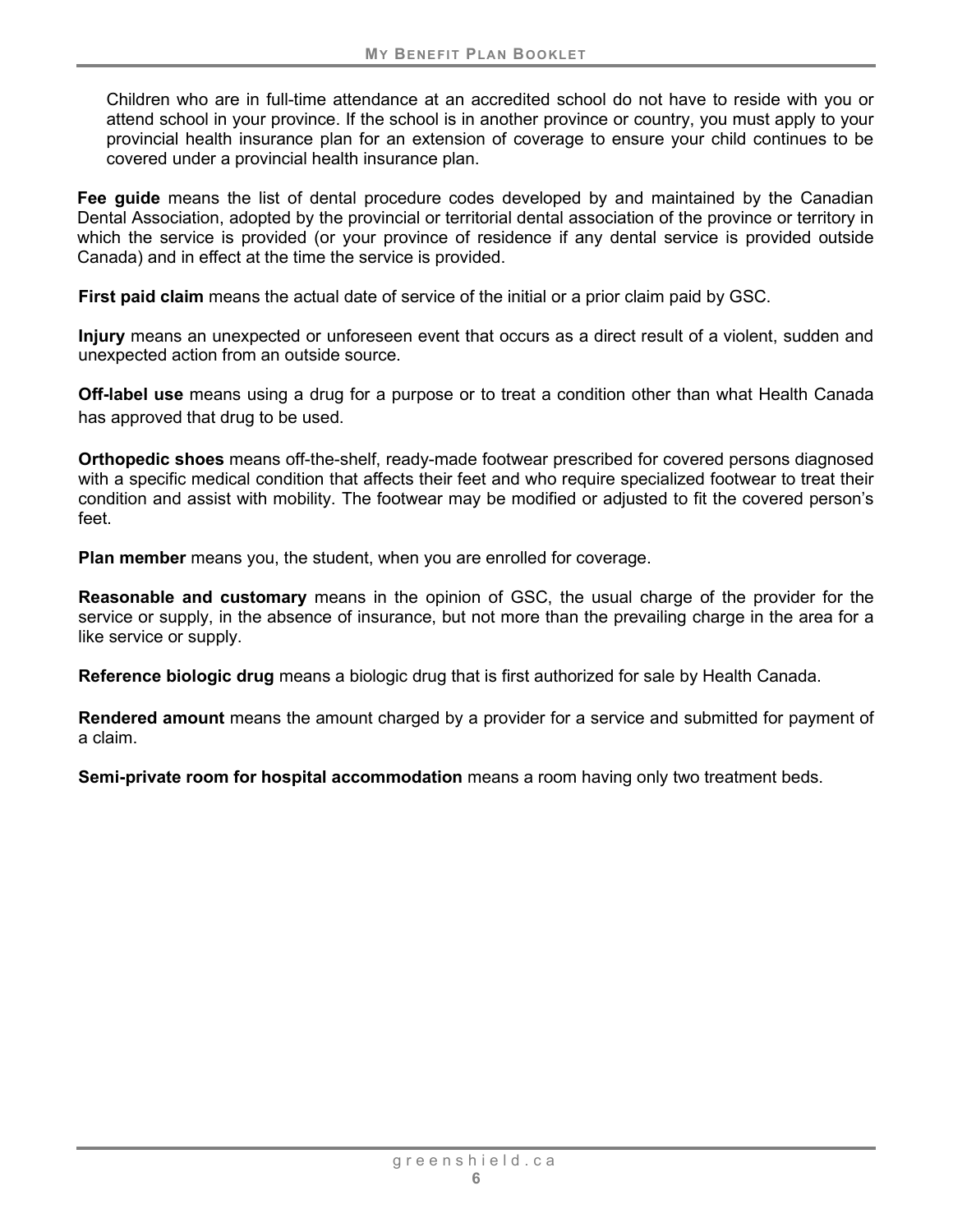# <span id="page-10-0"></span>**ELIGIBILITY**

#### <span id="page-10-1"></span>**For You**

To be eligible for coverage, you must be a plan member who is:

- a) a resident of Canada;
- b) covered under your provincial health insurance plan;
- c) a member or staff member of the student association shown on the cover of this booklet.

#### <span id="page-10-2"></span>**For your Dependents**

To be eligible for coverage you must be:

- a) covered under this plan; and;
- b) each dependent must be covered under a provincial health insurance plan.

#### <span id="page-10-3"></span>**Coverage Effective Date**

Your coverage begins on the date you become eligible for coverage, have satisfied the eligibility requirements and you are enrolled under the plan.

Your plan sponsor is solely responsible for submitting all required forms to GSC as of the Effective Date of this plan or as of the first date that you become eligible.

Your dependent coverage will begin on the same date as your coverage.

#### <span id="page-10-4"></span>**Termination**

Your coverage will end on the earliest of the following dates:

- a) the date you are no longer a member or staff member of the student association shown on the cover of this booklet;
- b) the end of the period for which rates have been paid to GSC for your coverage;
- c) the date the group contract terminates.

Dependent coverage will end on the earliest of the following dates:

- a) the date your coverage terminates;
- b) the date your dependent is no longer an eligible dependent;
- c) the end of the calendar year in which your dependent child attains the specified age limit;
- d) the end of the period for which rates have been paid for dependent coverage;
- e) the date the group contract terminates.

## <span id="page-10-5"></span>**Dependent Children Continuation of Coverage**

Any child whose coverage would end because they have reached the specified age limit may qualify for continued coverage, subject to the following conditions:

- a) your child became dependent upon you by reason of a mental or physical disability prior to reaching this age; and
- b) your child has been continuously so disabled since that time.

## <span id="page-10-6"></span>**Group Conversion – GSC Health Assist LINK Program**

The GSC Health Assist LINK program offers guaranteed coverage (no medical questionnaire) for you and your family for day-to-day medical, dental and travel expenses, as well as unforeseen health expenses.

This program may be your solution if you, your spouse or your dependent children are losing or have lost group health and/or dental benefits within the last 90 days and are looking for coverage.

Click **[here](https://mygscadvantage.ca/Quote/AllProducts?mgaid=8915&oid=GPB37&aid=PB3701)** to apply or contact Prosum Health Benefits Inc. at 1.855.751.6590 for assistance.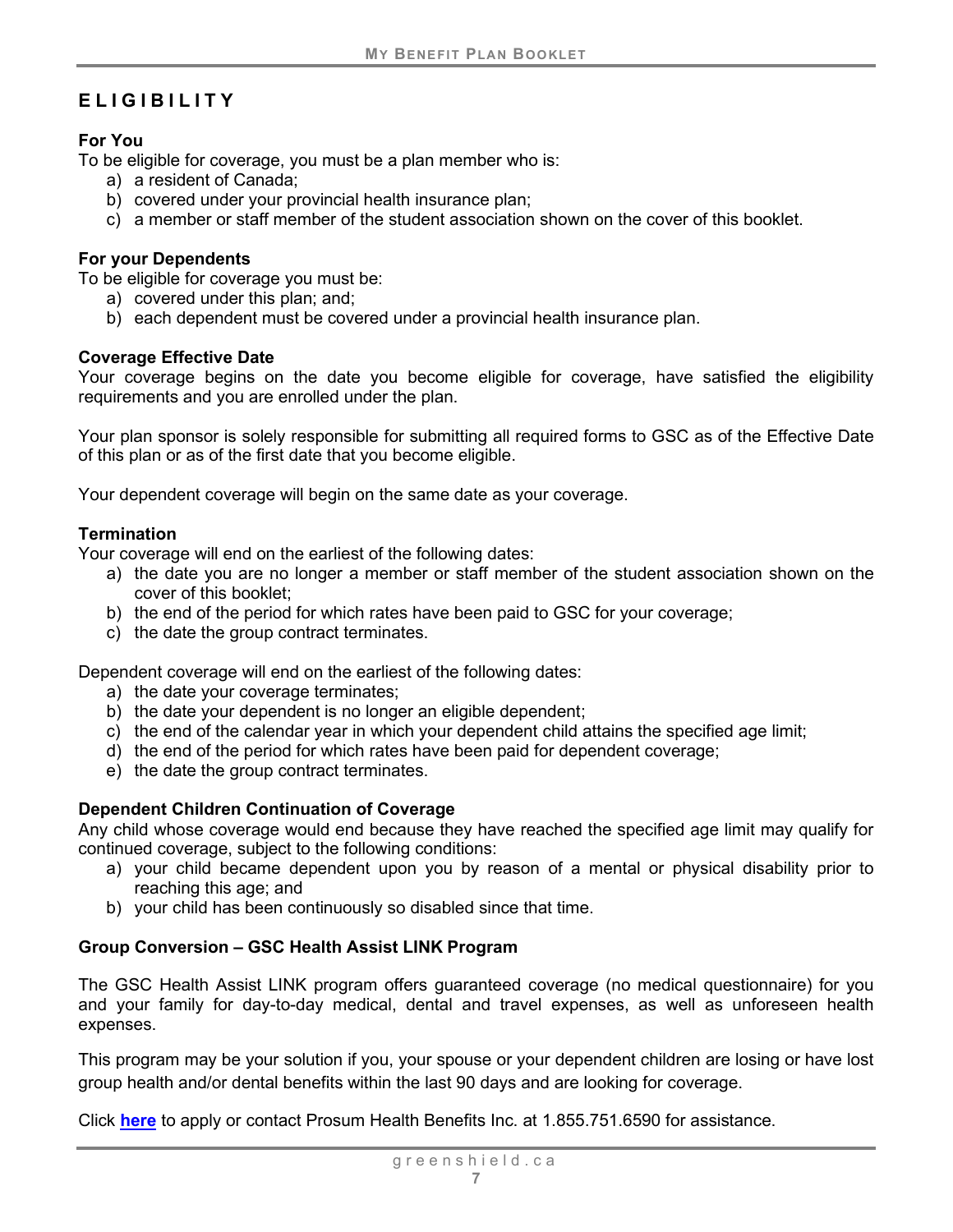# <span id="page-11-0"></span>**DES C RIPTION OF BENEFITS**

## <span id="page-11-1"></span>**HEALTH BENEFIT PLAN**

The benefits shown below will be eligible, up to the amount shown in the Schedule of Benefits, if they are reasonable and customary, and are medically necessary for the treatment of an illness or injury.

#### <span id="page-11-2"></span>**Prescription Drugs**

Prescription drug benefits, up to the amount shown in the Schedule of Benefits, that:

- a) are prescribed by a legally qualified medical practitioner or dental practitioner as permitted by law; and
- b) legally require a prescription and has a Drug Identification Number (DIN);
- c) are approved under GSC's drug review process; and
- d) are paid on a Pay Direct basis.

GSC reserves the right to manage its drug formularies through an evidence-based review process in which drugs are evaluated based on overall value taking into account clinical efficacy, safety, unmet need and plan affordability. Formulary management includes the right to:

- add a drug to GSC's formularies;
- exclude or remove a drug from GSC's formularies regardless of Health Canada approval and/or the existence of provincial coverage;
- place restrictions on a formulary drug as determined by GSC. Restrictions may include, but are not limited to, GSC's pre-approval of the drug before the claim can be reimbursed, requirement to obtain the drug through an approved provider, and requirement to obtain a lower cost alternative of the same treatment such as a generic or a biosimilar drug.

If approved by GSC, this plan includes drugs with a Drug Identification Number (DIN) that do not legally require a prescription, including but not limited to nitroglycerin, insulin and all other approved injectables, as well as related supplies such as diabetic syringes, needles, and testing agents. In addition, this plan includes all vaccines.

Certain drugs require prior approval from GSC before your drug claim can be reimbursed. You can find out if your drug requires prior approval either by using the "Your Health Benefits" coverage tool available to you through GSC Everywhere, or by contacting the GSC Customer Service Centre.

Maintenance drugs required to treat lifelong chronic conditions may be required to be purchased in a 90 day supply of a prescription at any one time. Non-maintenance drugs may be purchased in a supply not exceeding 3 months' (90-day) supply of a prescription at any one time. However, for all drugs, 6 months for a vacation supply may be purchased and not more than a 13-month supply in any 12 consecutive months.

#### **Generic drug substitution**

Reimbursement will be made for the cost of the lowest priced equivalent drug based on specific provincial regulations, unless your medical or dental practitioner has written that there is to be no substitution of the prescribed drug or medicine.

## **NOTE:**

| Drug Benefit over age 65: | The Drug Benefit co-pay and the deductible (where applicable) in your<br>province of residence are eligible benefits.                                                                                                                                                                                               |
|---------------------------|---------------------------------------------------------------------------------------------------------------------------------------------------------------------------------------------------------------------------------------------------------------------------------------------------------------------|
| Quebec residents only:    | The Student is responsible for complying with RAMQ rules, your student<br>drug plan does not replace the RAMQ (The Regie de l'assurance maladie<br>du Quebec) provincial plan, you are required to enrol for RAMQ. The<br>Student Health and Dental plan pays only to the stated maximums noted in<br>this booklet. |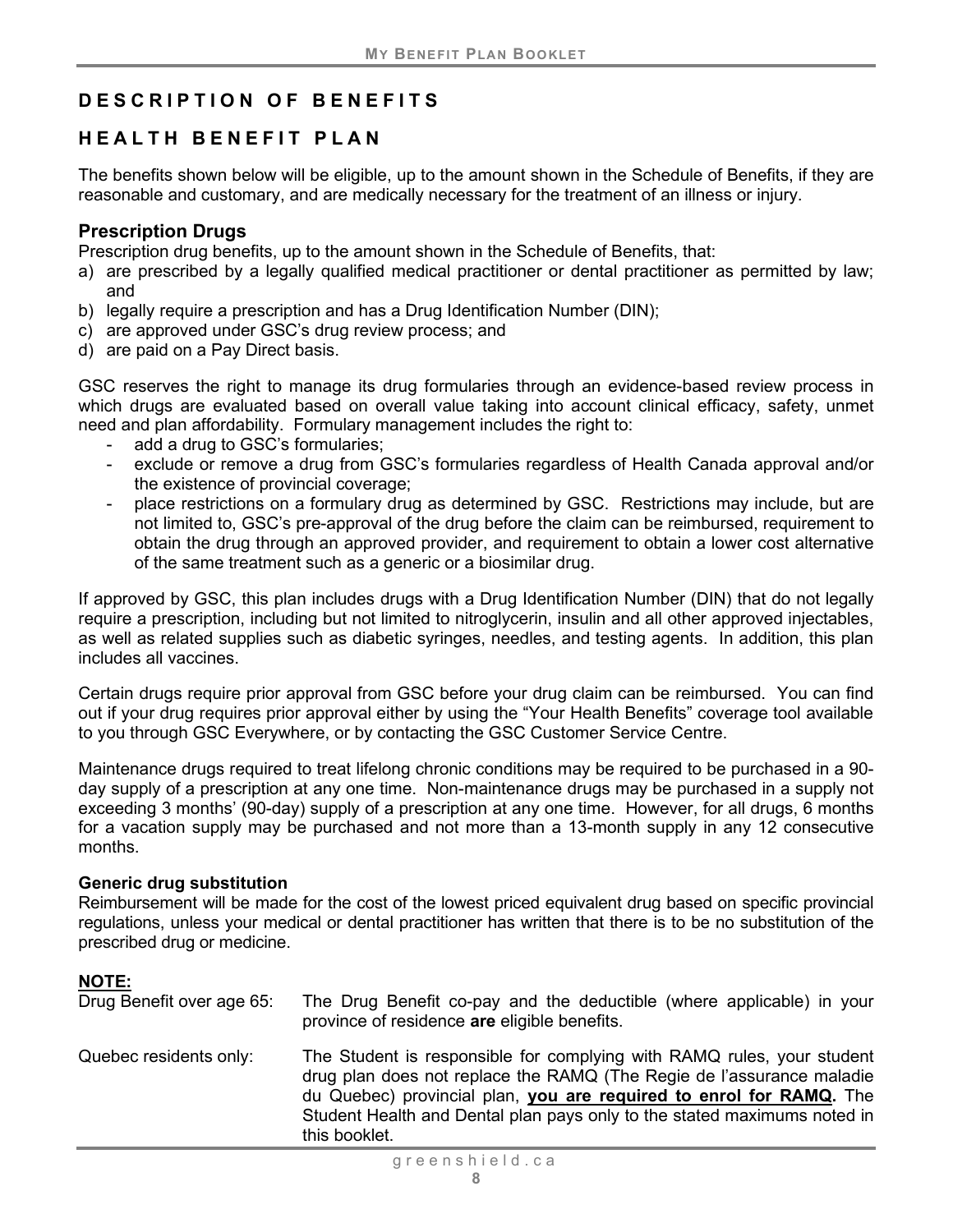Eligible benefits do not include and no amount will be paid for:

- a) Drugs for the treatment of obesity, erectile dysfunction and infertility;
- b) Reference biologic drugs that have an approved biosimilar;
- c) Vitamins that do not legally require a prescription;
- d) Smoking cessation drugs and Nicotine replacement products, such as patches, gum, lozenges, and inhalers;
- e) Products which may lawfully be sold or offered for sale other than through retail pharmacies, and which are not normally considered by practitioners as medicines for which a prescription is necessary or required;
- f) Ingredients or products which have not been approved by Health Canada for the treatment of a medical condition or disease and are deemed to be experimental in nature and/or may be in the testing stage;
- g) Mixtures, compounded by a pharmacist, that do not conform to GSC's current Compound Policy.

## <span id="page-12-0"></span>**Extended Health Services**

- **1. Hospital Accommodation:** Reimbursement, as shown in the Schedule of Benefits, of reasonable and customary charges in the area where received, for accommodation in a public general hospital, provided your provincial health insurance plan has accepted or agreed to pay the ward or standard rate.
- **2. Hearing Care:** Reimbursement for hearing aids**,** repairs or replacement parts, if recommended or approved by the attending legally qualified medical practitioner, up to the amount shown in the Schedule of Benefits. No amount will be paid for batteries.
- **3. Medical Items and Services:** When prescribed by a legally qualified medical practitioner, unless specified otherwise below, reimbursement for reasonable and customary charges, up to the amount, where applicable, as shown in the Schedule of Benefits for:
	- a) Aids for daily living: such as hospital style beds, including rails and mattresses; bedpans; standard commodes; decubitus (bedridden) supplies; I.V. stands; portable patient lifts; trapezes; urinals;
	- b) Footwear, when prescribed by your attending physician, nurse practitioner, podiatrist or chiropodist and dispensed by your podiatrist, chiropodist, chiropractor, orthotist, or pedorthist:
		- i) custom made foot orthotics or adjustments to custom made foot orthotics;
		- ii) custom made boots or shoes, adjustments to orthopedic shoes, or footwear as an integral part of a brace, (subject to a medical pre-authorization);
	- c) Braces, casts;
	- d) Diabetic equipment, such as:
		- i) blood glucose meters;
		- ii) lancets;
		- iii) glucose monitoring systems (GMS) such as continuous and flash type monitors subject to medical pre-authorization and reimbursed to the cost of a blood glucose meter. Disposable GMS supplies (used with the monitor), such as, but not limited to sensors and transmitters, are included and subject to any overall annual maximum applicable to diabetic testing and monitoring equipment and supplies;
	- e) Medical services, such as diagnostic tests, X-rays and laboratory tests;
	- f) Incontinence/Ostomy equipment, such as catheter supplies and ostomy supplies;
	- g) Mobility aids, such as canes, crutches, walkers and wheelchairs (including wheelchair batteries);
	- h) Standard prosthetics, such as an arm, hand, leg, foot, breast, eye and larynx;
	- i) Respiratory/Cardiology equipment, such as compressors, inhalant devices, tracheotomy supplies and oxygen;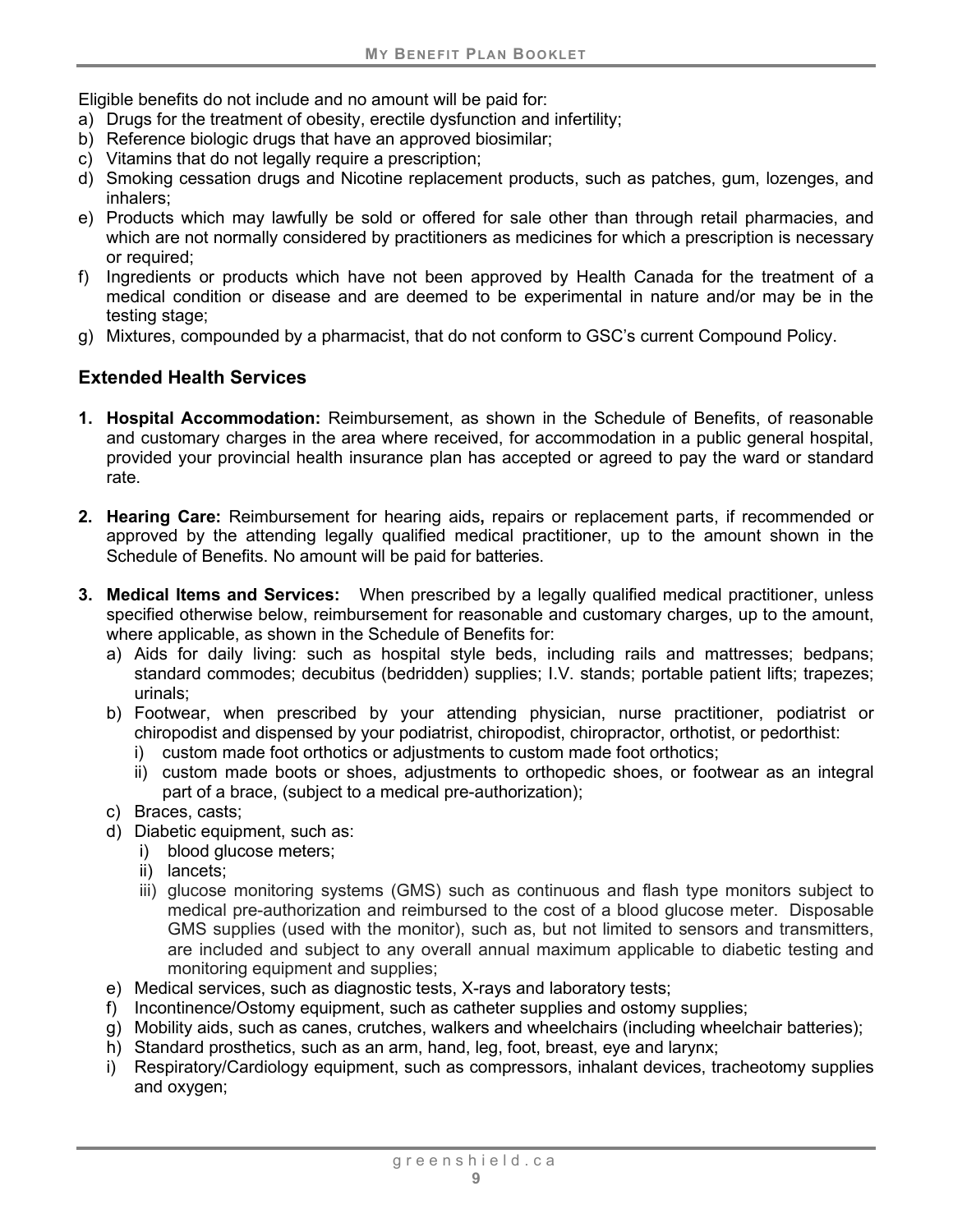- Compression stockings with a pressure measurement of 15 mmhg or higher;
- k) Wigs, for temporary or permanent hair due to chemotherapy or radiation.

Some items may require pre-authorization. To confirm eligibility prior to purchasing or renting equipment, submit a Pre-Authorization Form to GSC.

#### **Limitations**

- a) The rental price of durable medical equipment will not exceed the purchase price. GSC's decision to purchase or rent will be based on the legally qualified medical practitioner's estimate of the duration of need as established by the original prescription. Rental authorization may be granted for the prescribed duration. Equipment that has been refurbished by the supplier for resale is not an eligible benefit;
- b) Durable medical equipment must be appropriate for use in the home, able to withstand repeated use and generally not useful in the absence of illness or injury;
- c) When deluxe medical equipment is a covered benefit, reimbursement will be made only when deluxe features are required in order for the covered person to effectively operate the equipment. Items that are not primarily medical in nature or that are for comfort and convenience are not eligible.
- **3. Gender Affirmation:** The following services not covered by your provincial/territorial health plan will be considered eligible only when a diagnosis of gender dysphoria from a legally qualified physician (M.D.), or nurse practitioner is provided to GSC. Reimbursement will be limited to reasonable and customary charges, up to the amount shown in the Schedule of Benefits:
	- **Foundation (core)** Transition-related genital and chest/breast surgeries not covered by your provincial/territorial health plan, as well as vocal surgery, tracheal shave, chest contouring/breast construction, vaginal dilators, laser hair removal and facial feminization surgery.
	- **Focused**  Non-genital, non-breast/chest enhancement surgeries as follows: nose surgery, liposuction/lipofilling, face/eyelid lift, lip/cheek fillers, hair transplant/implants, and gluteal lifts/implants.
- **4. Emergency Transportation:** Reimbursement for professional land or air ambulance to the nearest hospital equipped to provide the required treatment, when medically required as the result of an injury, illness or acute physical disability, up to the amount shown in the Schedule of Benefits.
- **5. Professional Services:** Reimbursement for the services of the practitioners and/or program included, up to the amount shown in the Schedule of Benefits, when the practitioner rendering the service is licensed by their provincial regulatory agency or a registered member of a professional association and that association is recognized by GSC. Please contact the GSC Customer Service Centre to confirm practitioner eligibility.

## **NOTE:**

• Podiatry services are not eligible until your provincial health insurance plan annual maximums have been exhausted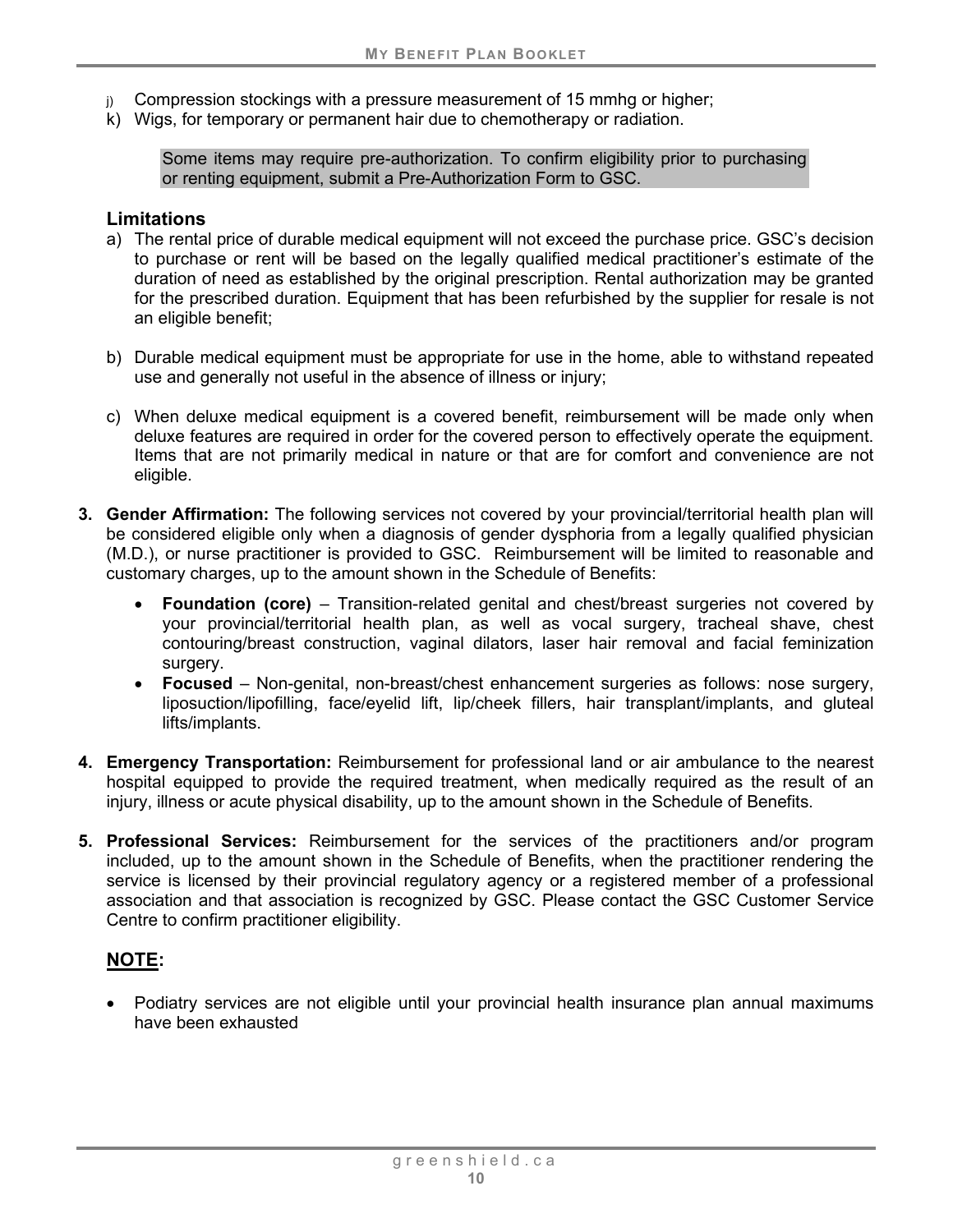**6. Accidental Dental:** Reimbursement for the services of a licensed dental practitioner for dental care to natural teeth when necessitated by a direct blow to the mouth and not by an object wittingly or unwittingly placed in the mouth. The accident must occur while the coverage is in force. When natural teeth have been damaged eligible services are limited to one set of artificial teeth. You must notify GSC immediately following the accident and the treatment must commence within 180 days of the accident.

GSC will not be liable for any services performed after the earlier of a) 365 days following the accident, or b) the date you or your dependent cease to be covered under this plan.

No amount will be paid for periodontia or orthodontia treatments or the repair or replacement of artificial teeth.

Charges will be based on the current Provincial Dental Association Fee Guide for General Practitioners in the province where services are rendered. Approval will be based on the current status and/or benefit level of the covered person at the time that we are notified of the accident. Any change in coverage will alter GSC's liability.

In the event of a dental accident, claims should be submitted under the health benefit plan before submitting them under the dental plan.

- **7. Vision:** Reimbursement for the services performed by a licensed Optometrist, Optician or Ophthalmologist, up to the amounts shown in the Schedule of Benefits, for:
	- a) Prescription eyeglasses or contact lenses.
	- b) Medically necessary contact lenses when visual acuity cannot otherwise be corrected to at least 20/40 in the better eye or when medically necessary due to keratoconus, irregular astigmatism, irregular corneal curvature or physical deformity resulting in an inability to wear normal frames.
	- c) Optometric eye examinations for visual acuity performed by a licensed optometrist, ophthalmologist or physician (available only in those provinces where eye examinations are not covered by the provincial health insurance plan).
	- d) Replacement parts for prescription eyeglasses.
	- e) Non-prescription sunglasses prescribed by a legally qualified medical practitioner for the treatment of specific ophthalmic diseases or conditions.

Eligible benefits do not include and no amount will be paid for:

- a) Medical or surgical treatment;
- b) Special or unusual procedures such as, but not limited to, orthoptics, vision training, subnormal vision aids and aniseikonic lenses;
- c) Follow-up visits associated with the dispensing and fitting of contact lenses;
- d) Charges for eyeglass cases.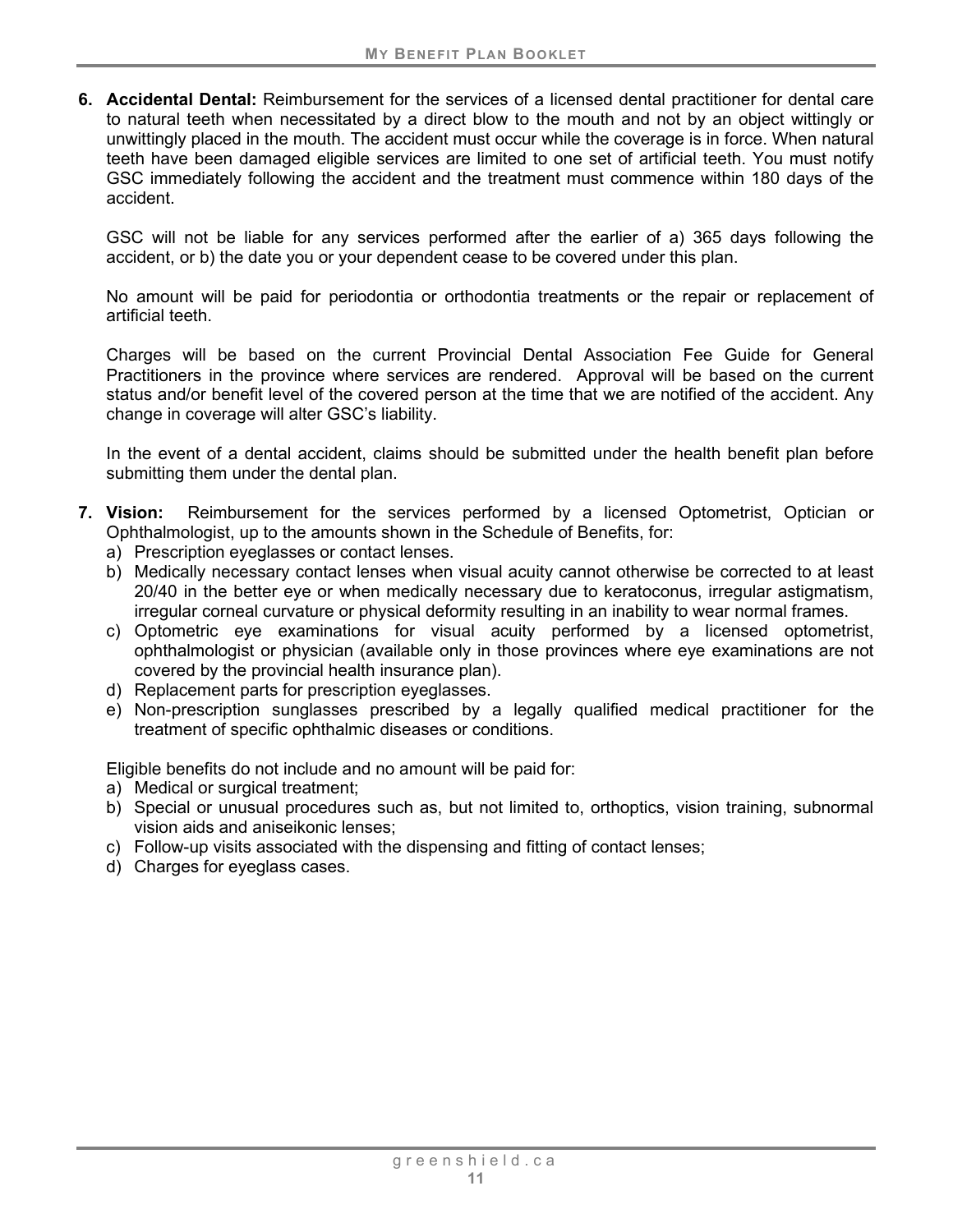## **Health Exclusions**

Eligible benefits do not include and reimbursement will not be made for:

- 1. Services or supplies received as a result of disease, illness or injury due to:
	- a) an act of war, declared or undeclared;
	- b) participation in a riot or civil commotion; or
	- c) attempting to commit or committing a criminal offence or illegal act;
- 2. Services or supplies provided while serving in the armed forces of any country;
- 3. Failure to keep a scheduled appointment with a legally qualified medical or dental practitioner;
- 4. Any treatment, drug, service, or supply received outside of Canada on a non-emergency basis;
- 5. Charges for the translation or completion of any claim forms and/or insurance reports;
- 6. Any form of medical cannabis for the treatment of any medical condition, regardless of whether it is authorized by way of a medical document or prescription from a legally-authorized medical practitioner and obtained from a Health Canada-licensed producer pursuant to any federal or provincial legislation or regulation regarding access to and/or distribution of medical cannabis;
- 7. Any specific treatment or drug which:
	- a) does not meet accepted standards of medical, dental or ophthalmic practice, including charges for services or supplies which are experimental in nature;
	- b) is not considered to be effective (either medically or from a cost perspective), as determined by GSC's drug review process regardless if Health Canada approved the drug;
	- c) is an adjunctive drug prescribed in connection with any treatment or drug that is not an eligible service;
	- d) is administered in a hospital or is required to be administered in a hospital in accordance with Health Canada's approved indication for use;
	- e) is not dispensed by the pharmacist in accordance with the payment method shown under the Prescription Drugs benefit;
	- f) is not being used and/or administered in accordance with Health Canada's approved indication for use, even though such drug or procedure may customarily be used in the treatment of other illnesses or injuries (i.e. [off-label use\)](#page-9-0);
- 8. Services or supplies that:
	- a) are not recommended, provided by or approved by the attending legally qualified (in the opinion of GSC) medical practitioner or dental practitioner as permitted by law;
	- b) are legally prohibited by the government from coverage;
	- c) you are not obligated to pay for or for which no charge would be made in the absence of benefit coverage or for which payment is made on your behalf by a not-for-profit prepayment association, insurance carrier, third party administrator, like agency or a party other than GSC, your plan sponsor or you;
	- d) are provided by a health practitioner whose license by the relevant provincial regulatory and/or professional association has been suspended or revoked;
	- e) are not provided by a designated provider of service in response to a prescription issued by a legally qualified health practitioner;
	- f) are used solely for recreational or sporting activities and which are not medically necessary for regular activities;
	- g) are primarily for cosmetic or aesthetic purposes, or are to correct congenital malformations;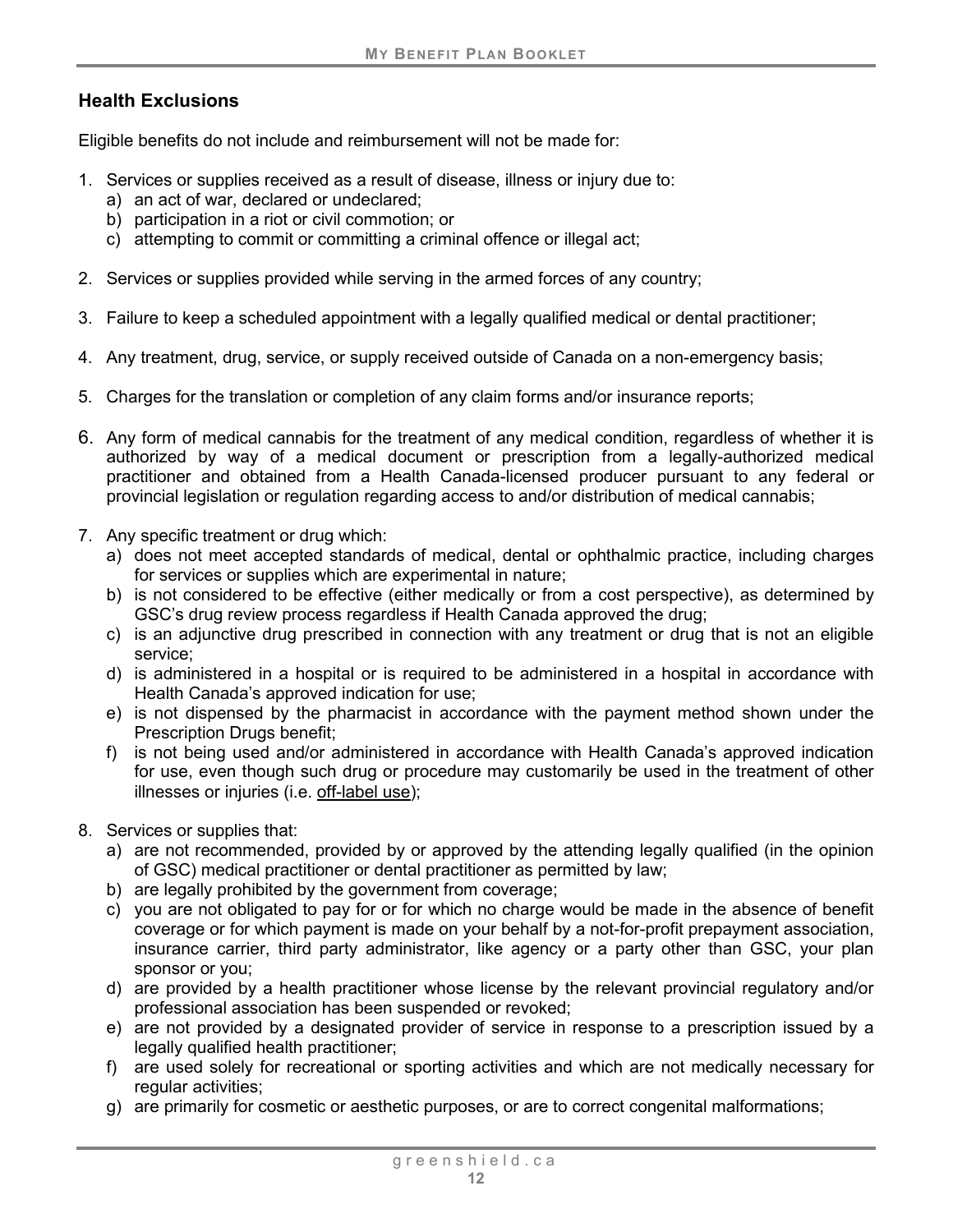- h) are provided by an immediate family member related to you by birth, adoption, or by marriage and/or a practitioner who normally resides in your home. An immediate family member includes a parent, spouse, child or sibling;
- i) are provided by your plan sponsor and/or a practitioner employed by your plan sponsor, other than as part of an employee assistance plan;
- j) are a replacement of lost, missing or stolen items, or items that are damaged due to negligence. Replacements are eligible when required due to natural wear, growth or relevant change in your medical condition but only when the equipment/prostheses cannot be adjusted or repaired at a lesser cost and the item is still medically required;
- k) are video instructional kits, informational manuals or pamphlets;
- l) are for medical or surgical audio and visual treatment;
- m) are special or unusual procedures such as, but not limited to, orthoptics, vision training, subnormal vision aids and aniseikonic lenses;
- n) are delivery and transportation charges;
- o) are for Insulin pumps and supplies (unless otherwise covered under the plan);
- p) are for medical examinations, audiometric examinations or hearing aid evaluation tests;
- q) are batteries, unless specifically included as an eligible benefit;
- r) are a duplicate prosthetic device or appliance;
- s) are from any governmental agency which are obtained without cost by compliance with laws or regulations enacted by a federal, provincial, municipal or other governmental body;
- t) would normally be paid through any provincial health insurance plan, Workplace Safety and Insurance Board or tribunal, the Assistive Devices Program or any other government agency, or which would have been payable under such a plan had proper application for coverage been made, or had proper and timely claims submission been made;
- u) were previously provided or paid for by any governmental body or agency, but which have been modified, suspended or discontinued as a result of changes in provincial health plan legislation or de-listing of any provincial health plan services or supplies;
- v) may include but are not limited to, drugs, laboratory services, diagnostic testing or any other service which is provided by and/or administered in any public or private health care clinic or like facility, medical practitioner's office or residence, where the treatment or drug does not meet the accepted standards or is not considered to be effective (either medically or from a cost perspective, based on Health Canada's approved indication for use);
- w) are provided by a medical practitioner who has opted out of any provincial health insurance plan and the provincial health insurance plan would have otherwise paid for such eligible service;
- x) relates to treatment of injuries arising from a motor vehicle accident; Note: Payment of benefits for claims relating to automobile accidents for which coverage is
- available under a motor vehicle liability policy providing no-fault benefits will be considered only if–
	- i) the service or supplies being claimed is not eligible; or
	- ii) the financial commitment is complete;
	- A letter from your automobile insurance carrier will be required;
- y) are cognitive or administrative services or other fees charged by a provider of service for services other than those directly relating to the delivery of the service or supply.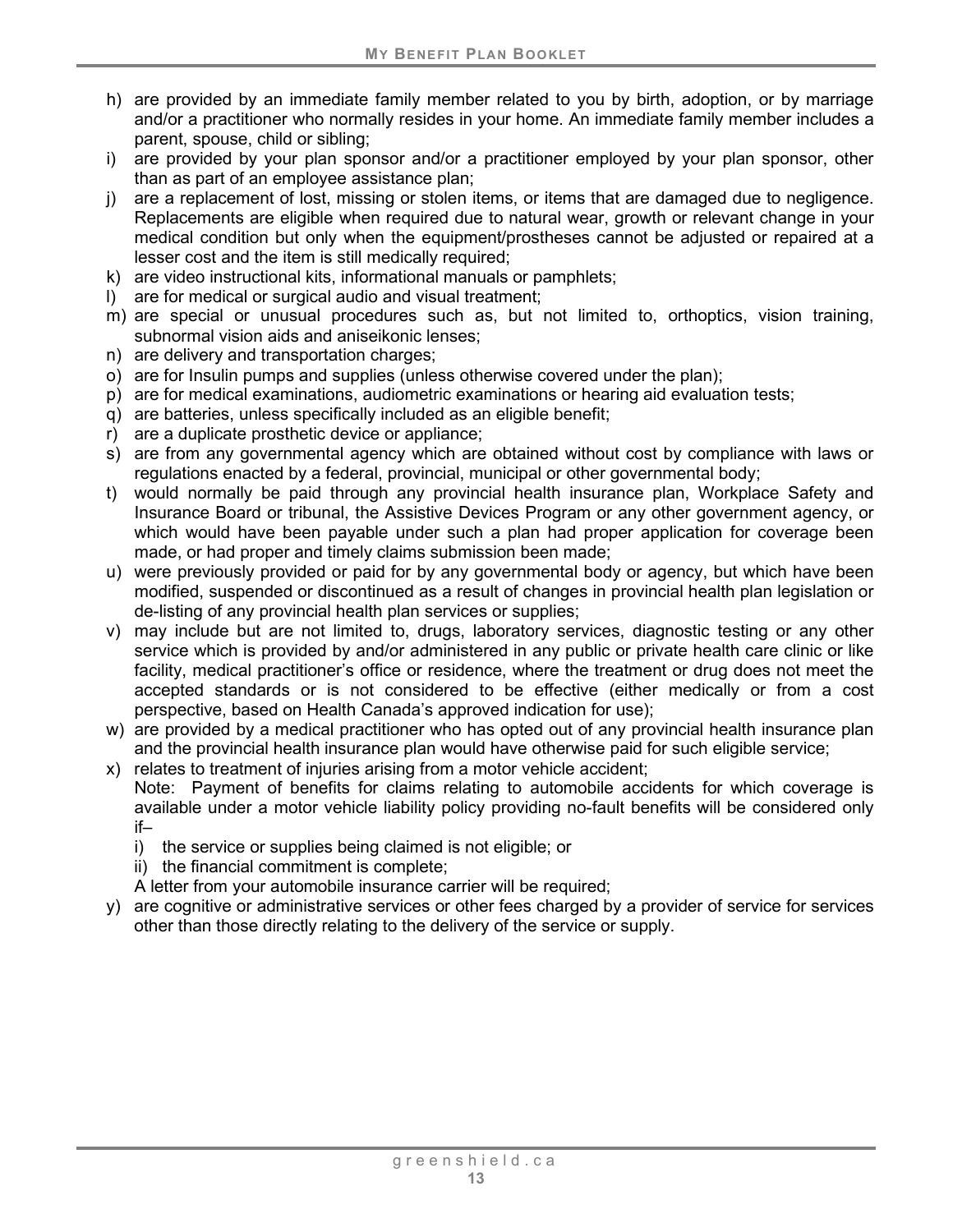## <span id="page-17-0"></span>**TRAVEL**

- **Important: This Travel benefit includes requirements, limitations, and exclusions that can affect eligibility and/or reimbursement of incurred expenses. You must be accurate and complete in your dealings with GSC at all times. Please take the time to read through this benefit before you travel to ensure you are aware of the terms and conditions, making note of the following:**
- With the exception of the "**Referral Services**", this Travel benefit is an **emergency** medical benefit only and provides coverage while you are temporarily outside of your regular province/territory of residence for vacation, education, or business reasons. It does not cover any non-emergency, elective, cosmetic, or experimental treatment, surgery, procedure, or any other service a covered person chooses to have performed outside of his or her home province/territory – whether preplanned or not.
- GSC reserves the right to review your medical information at the time of claim. Any invasive or investigative procedures must be pre-approved by GSC Travel Assistance. If the covered person is the patient and it is medically impossible for the covered person to call prior to obtaining emergency treatment, it is extremely important to have someone call GSC Travel Assistance on the covered person's behalf within 48 hours. If GSC Travel Assistance is not notified within the first 48 hours, reimbursement of incurred expenses may be limited to **the lesser of** the amount of only those expenses incurred within the first 48 hours of any and each treatment/incident **or** the plan maximum. This means the covered person will be responsible for all expenses thereafter.

**Emergency** means a sudden and unforeseen Medical Condition that requires Treatment. An emergency no longer exists when the evidence reviewed by GSC Travel Assistance indicates that no further Treatment is required at destination or you are able to return to your province/territory of residence for further Treatment. If GSC Travel Assistance determines that you transfer to another facility or return to your home province/territory of residence, and you choose not to, the benefits will not be paid for further medical treatment and coverage will be limited for unrelated events.

Emergency excludes Treatment of a **Pre-existing Condition** that was not completely **Stable** for the 90-day period immediately preceding the covered person's departure.

**Pre-existing Condition** means any Medical Condition that exists prior to the date of the covered person's departure.

**Medical Condition** means any disease, illness or injury (including symptoms of undiagnosed conditions).

<span id="page-17-1"></span>A Medical Condition is considered **Stable** when all of the following statements are true during the 90 day period immediately preceding the date of the covered person's departure.

- a) There has not been any new Treatment prescribed or recommended, or change(s) to existing Treatment (including stoppage in Treatment), and
- b) The Medical Condition has not become worse, and
- c) There has not been any new, more frequent, or more severe symptoms, and
- d) There has been no hospitalization or referral to a specialist, and
- e) There have not been any tests, investigation or Treatment recommended, but not yet complete, nor any outstanding test results, and
- f) There is no planned or pending treatment, and
- g) There has not been any change to an existing prescribed drug (including an increase, decrease, or stoppage to prescribed dosage), or any recommendation or starting of a new prescription drug.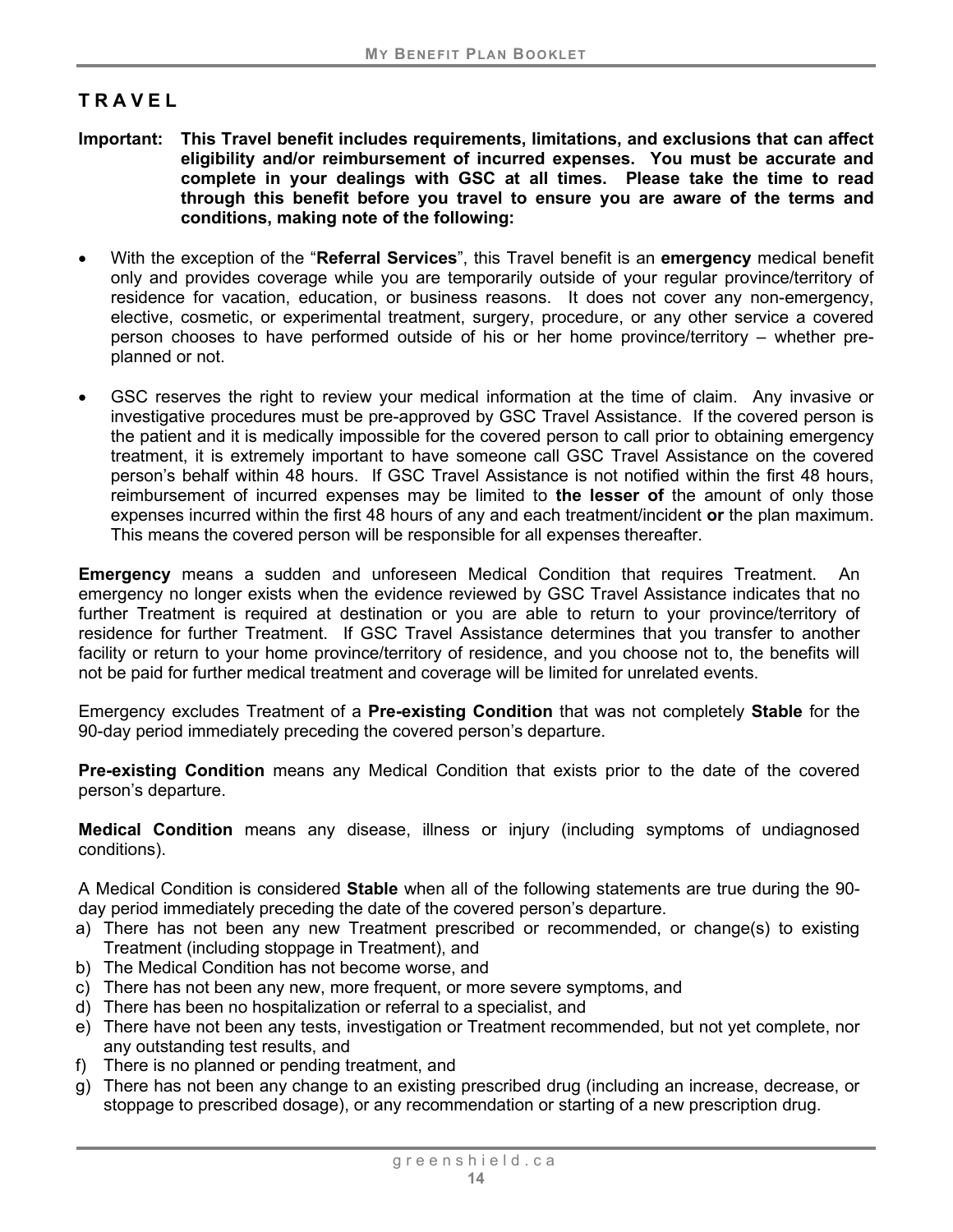The following are not considered changes to existing prescribed drug Treatment.

- i. Routine dosage adjustments of Coumadin, Warfarin, or insulin, as long as these medications have not been newly prescribed or stopped;
- ii. A change from a brand name to a generic equivalent product as long as the dosage is the same – including a transition from a biologic to a biosimilar product;
- iii. A decrease in the dosage of a medication due to the improvement of a condition

#### **All of the above conditions must be met during the 90-day period prior to the covered person's departure in order for a Medical Condition to be considered Stable.**

<span id="page-18-0"></span>**Treat, Treated, Treatment** means a procedure prescribed, performed, or recommended by a Physician for a Medical Condition. This includes but is not limited to prescribed medication, investigative testing, and surgery.

- To qualify for benefits, the claimants must be covered by their respective provincial/territorial government health plan or equivalent at the time the expenses are incurred; otherwise, there is no coverage under this benefit.
- Eligible travel benefits will be considered based on the reasonable and customary charges in the area where they were received, less the amount payable by your provincial/territorial health insurance plan, if your province/territory provides such coverage.
- All dollar maximums and limitations are stated in Canadian currency. Reimbursement will be made in Canadian funds or U.S. funds for both providers and plan members, based on the country of the payee. For payments that require currency conversion, the rate of exchange used will be the rate in effect on the date of service of the claim.
- Eligible benefits are limited to the maximum days per trip shown in the Summary of Benefits commencing with the date of departure from your province/territory of residence. If you are hospitalized on the last day shown in the Summary of Benefits, your benefits will be extended until the date of discharge.

Eligible travel expenses include the following:

- **1. Hospital services and accommodation** up to a standard ward rate in a public general hospital;
- **2. Medical/surgical services** rendered by a legally qualified physician or surgeon to relieve the symptoms of, or to cure an unforeseen illness or injury;

#### **3. Emergency Transportation**

- **Land ambulance** to the nearest qualified medical facility
- **Air ambulance -** the cost of air evacuation (including a medical attendant when necessary) between hospitals and for hospital admission into Canada when approved in advance by your provincial/territorial health insurance plan or to the nearest qualified medical facility
- **4. Referral services** (a) hospital services and accommodation, up to a standard ward rate in a public general hospital, and/or (b) medical surgical services rendered by a legally qualified physician or surgeon;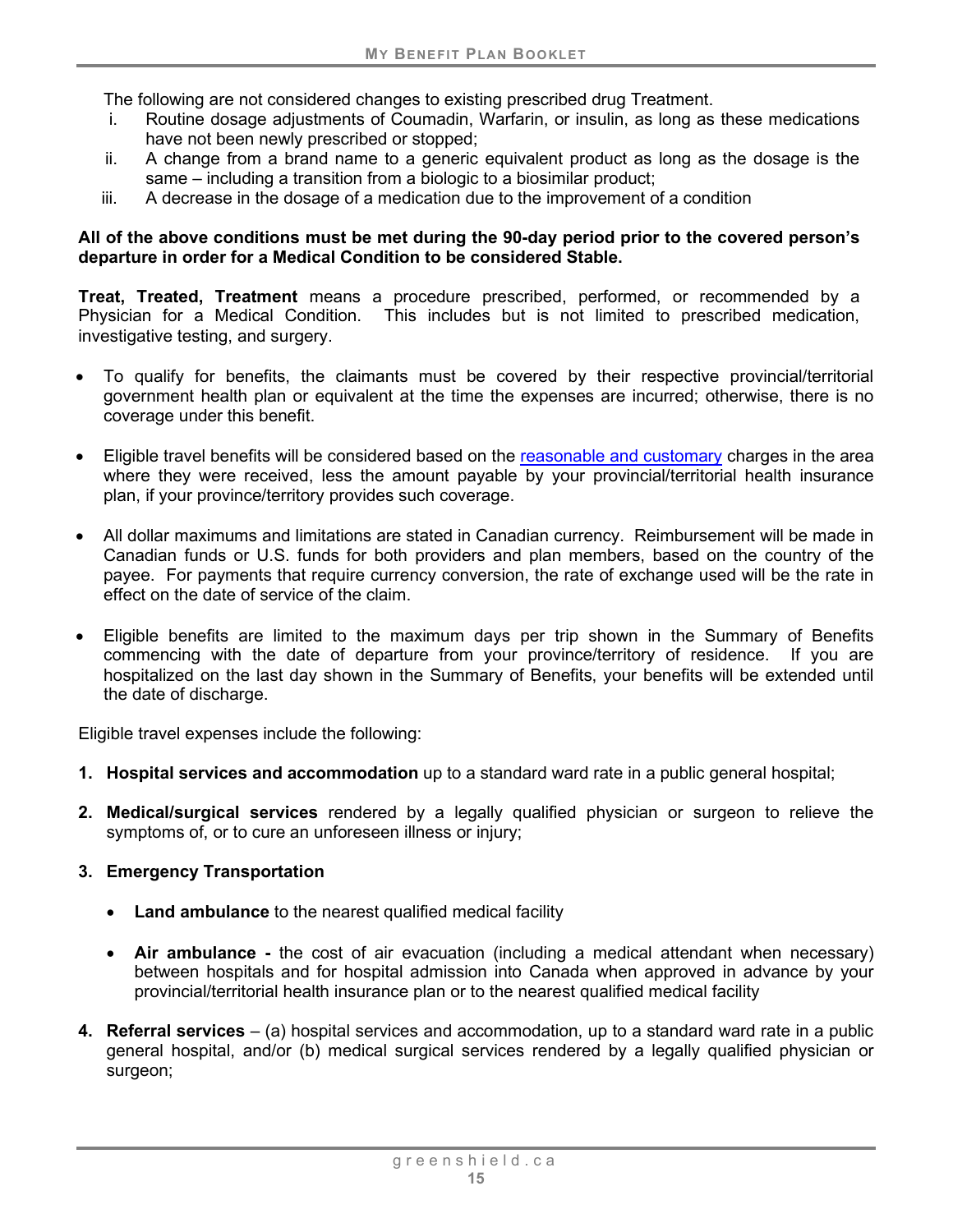- **Prior to the commencement of any referral treatment, written pre-authorization** from your provincial/territorial health insurance plan and GSC **must be obtained**. Your provincial/territorial health insurance plan may cover this referral benefit entirely. You must provide GSC with a letter from your attending physician stating the reason for the referral, and a letter from your provincial/territorial health insurance plan outlining their liability. **Failure to obtain preauthorization will result in non-payment.**
- **5. Services of a registered private nurse** up to a maximum of \$5,000 per calendar year, at the reasonable and customary rate charged by a Registered Nurse (R.N.) registered in the jurisdiction in which treatment is provided. You must contact GSC Travel Assistance for pre-approval;
- **6. Diagnostic laboratory tests and X-rays** when prescribed by the attending physician. Except in emergency situations, GSC Travel Assistance must pre-approve these services (i.e. cardiac catheterization or angiogram, angioplasty and bypass surgery);
- **7. Reimbursement of prescriptions** for drugs, serums and injectables which require a prescription by law and are prescribed by a legally qualified medical practitioner (vitamins, patent and proprietary drugs are excluded). Submit to GSC Travel Assistance the original paid receipt from the pharmacist, physician or hospital outside your province/territory of residence showing the name of the prescribing physician, prescription number, name of preparation, date, quantity and total cost;
- **8. Medical appliances** including casts, crutches, canes, slings, splints and/or the temporary rental of a wheelchair when deemed medically necessary and required due to an accident which occurs, and when the devices are obtained outside your province/territory of residence;
- **9. Treatment by a dentist** only when required due to a direct accidental blow to the mouth up to a maximum of \$2,000. Treatments (prior to and after return) must be provided within 90 days of the accident. Details of the accident must be provided to GSC Travel Assistance along with dental Xrays;
- **10. Coming Home** when your emergency illness or injury is such that:
	- GSC Travel Assistance specifies in writing that you should immediately return to your province/territory of residence for immediate medical attention, reimbursement will be made for the extra cost incurred for the purchase of a one-way economy airfare, plus the additional economy airfare if required to accommodate a stretcher, to return you by the most direct route to the major air terminal nearest the departure point in your province/territory of residence;

This benefit assumes that you are not holding a valid open-return air ticket. Charges for upgrading, departure taxes, cancellation penalties or airfares for accompanying family members or friends are not included;

- GSC Travel Assistance or commercial airline stipulates in writing that you must be accompanied by a qualified medical attendant, reimbursement will be made for the cost incurred for one round trip economy airfare and the reasonable and customary fee charged by a medical attendant who is not your relative by birth, adoption or marriage and is registered in the jurisdiction in which treatment is provided, plus overnight hotel and meal expenses if required by the attendant
- **11. Cost of returning your personal use motor vehicle** to your residence or nearest appropriate vehicle rental agency when you are unable to due to sickness, physical injury or death, up to a maximum of \$1,000 per trip. GSC Travel Assistance requires original receipts for costs incurred, i.e. gasoline, accommodation and airfares;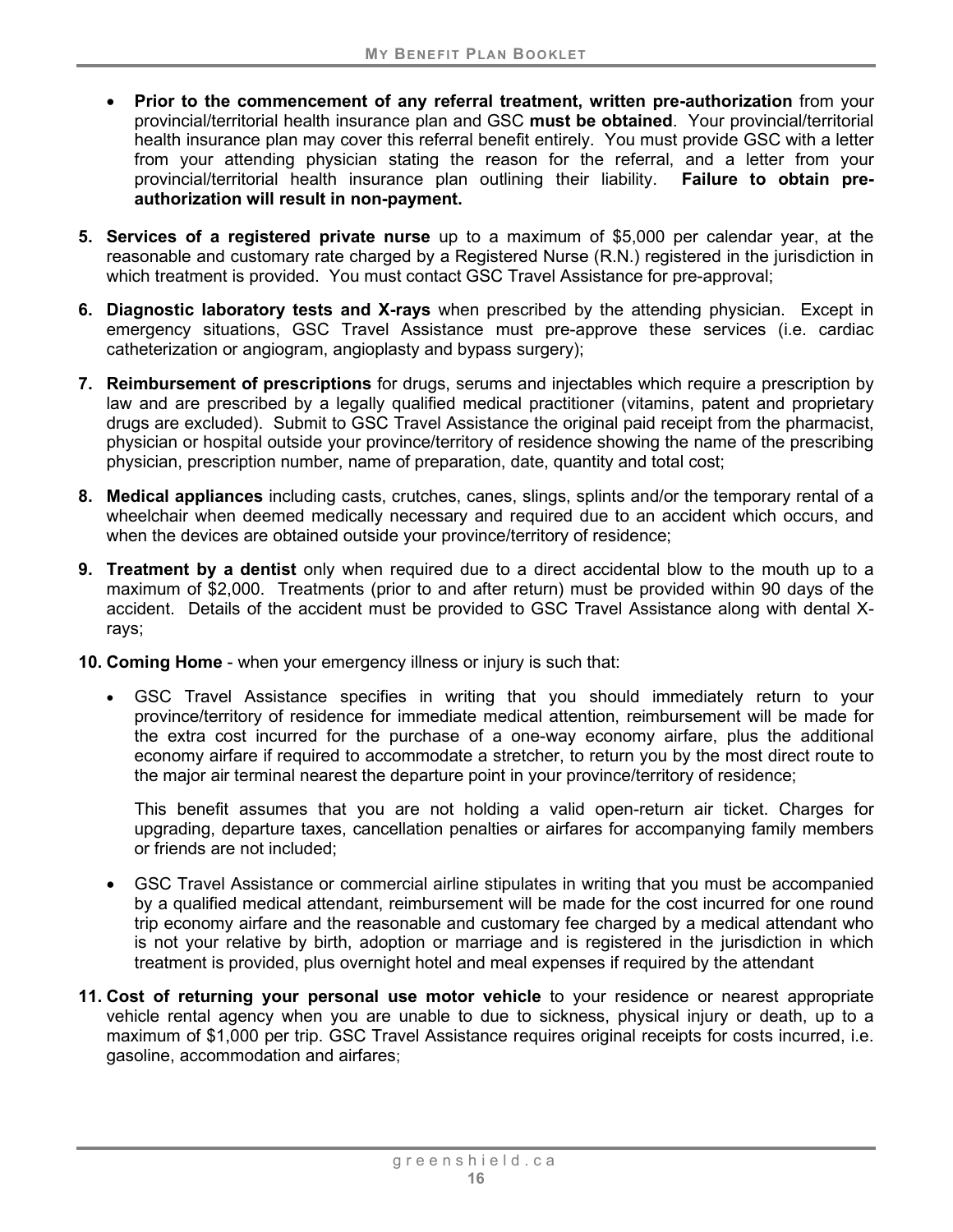- **12. Meals and accommodation** up to \$1,500 (maximum of \$150 per day for up to 10 days) will be reimbursed for the extra costs of commercial hotel accommodation and meals incurred by you when you remain with a travelling companion or a person included in the "family" coverage, when the trip is delayed or interrupted due to an illness, accidental injury to or death of a travelling companion. This must be verified in writing by the attending legally qualified physician or surgeon and supported with original receipts from commercial organization;
- **13. Transportation to the bedside** including round trip economy airfare by the most direct route from your province/territory of residence, for any one spouse, parent, child, brother or sister, and up to \$150 per day for a maximum of 5 days for meals and accommodation at a commercial establishment will be paid for that family member to:
	- be with you or your covered dependent when confined in hospital. This benefit requires that the covered person must eventually be an inpatient for at least 7 days outside your province/territory of residence, plus the written verification of the attending physician that the situation was serious enough to have required the visit
	- identify a deceased prior to release of the body
- **14. Return airfare** if the personal use motor vehicle of you or your covered dependent is stolen or rendered inoperable due to an accident, reimbursement will be made for the cost of a one-way economy airfare to return you by the most direct route to the major airport nearest your departure point in your province/territory of residence. An official report of the loss or accident is required;
- **15. Return of deceased** up to a maximum of \$5,000 toward the cost of embalming or cremation in preparation for homeward transportation in an appropriate container of yourself or your covered dependent when death is caused by illness or accident. The body will be returned to the major airport nearest the point of departure in your province/territory of residence. The benefit excludes the cost of a burial coffin or any funeral-related expenses, makeup, clothing, flowers, eulogy cards, church rental, etc.

## **GSC TRAVEL ASSISTANCE SERVICE**

The following services are available 24 hours per day, 7 days per week through GSC's international medical service organization.

## **These services include:**

- Access to Pre-trip Assistance (prior to departure): Canada Direct Calling Codes; information about vaccinations; government issued travel advisories; and VISA/document requirements for entry into country of destination
- Multilingual assistance
- Assistance in locating the nearest, most appropriate medical care
- International preferred provider networks
- Medical consultation and monitoring to review appropriateness and quality of medical care
- Assistance in establishing contact with family, personal physician and employer as appropriate
- Monitoring of progress during treatment and recovery and confirming when the patient is medically fit for transportation when a transfer or repatriation is necessary
- Emergency message transmittal services
- Translation services and referrals to local interpreters as necessary, pertaining to the medical emergency
- Verification of coverage facilitating entry and admissions into hospitals and other medical care providers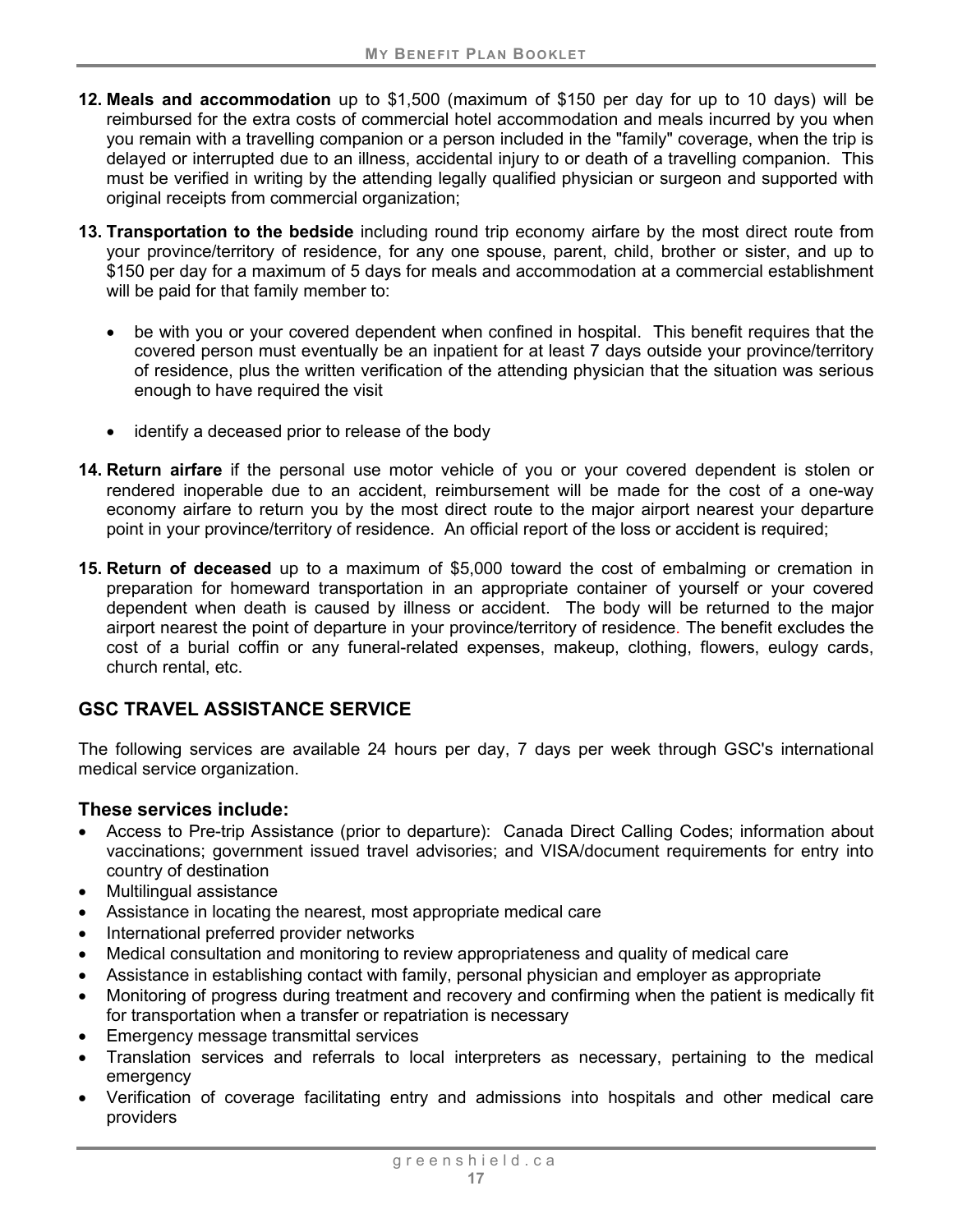- Special assistance regarding the co-ordination of direct claims payment
- Co-ordination of embassy and consular services
- Management, arrangement and co-ordination of emergency medical transportation and evacuation as necessary
- Management, arrangement and co-ordination of repatriation of remains
- Special assistance in making arrangements for interrupted and disrupted travel plans resulting from emergency situations to include:
	- the return of unaccompanied travel companions
	- travel to the bedside of a stranded person
	- rearrangement of ticketing due to accident or illness and other travel related emergencies
	- the return of a stranded personal use motor vehicle and related personal items
- Knowledgeable legal referral assistance
- Co-ordination of securing bail bonds and other legal instruments
- Guidance in replacing lost or stolen travel documents including passports
- Courtesy assistance in securing incidental aid and other travel related services

## **How Travel Assistance Service Works**

For assistance dial **1.800.936.6226** within Canada and the United States or call collect **0.519.742.3556**  when traveling outside Canada and the United States. These numbers appear on your GSC Identification Card.

Quote your GSC Identification Number, found on your Identification Card, and explain your medical emergency. **You must always be able to provide your GSC Identification Number and your provincial/territorial health insurance plan number.**

A multilingual Assistance Specialist will provide direction to the best available medical facility or legally qualified physician able to provide the appropriate care.

Upon admission to a hospital or when consulting a legally qualified physician or surgeon for major emergency treatment, we will guarantee the provider (hospital, clinic or physician), that you have the required provincial/territorial health insurance plan coverage and GSC travel benefits as detailed above.

GSC Travel Assistance will follow your progress to ensure that you are receiving the best available medical treatment. GSC Travel Assistance also keeps in constant communication with your family physician and your family, depending on the severity of your condition.

When calling collect while travelling outside Canada and the United States, you may require a Canada Direct Calling Code. In the event that a collect call is not possible, keep your receipts for phone calls made to GSC Travel Assistance and submit them for reimbursement upon your return to Canada.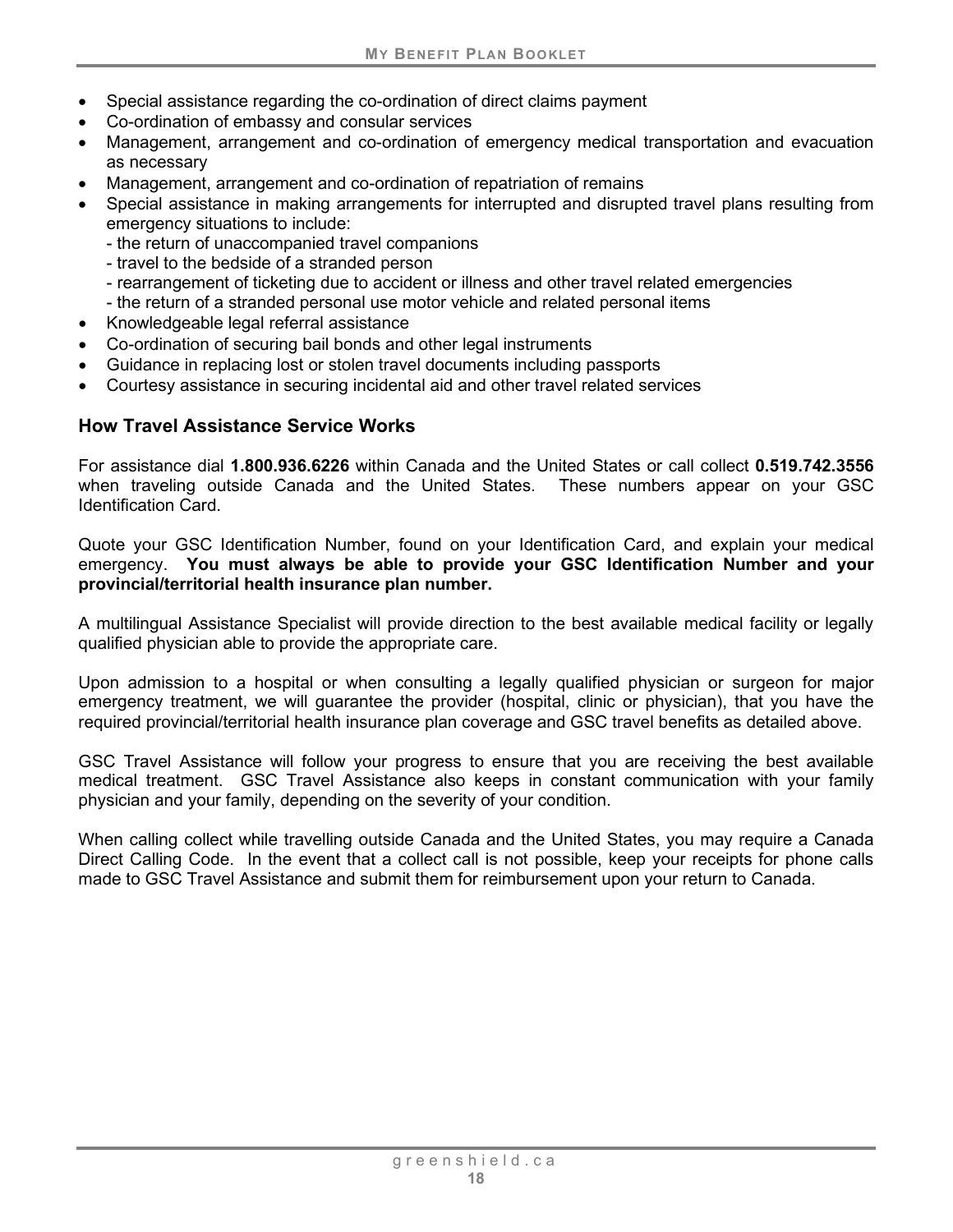## **Travel Limitations**

- 1. Coverage becomes effective at the time you or your dependent crosses the provincial/territorial border departing from their province/territory of residence and terminates upon crossing the border returning to their province/territory of residence on the return home. If traveling by air, coverage becomes effective at the time the aircraft takes off in the province/territory of residence and terminates when the aircraft lands in the province/territory of residence on the return home.
- 2. GSC Travel Assistance must be notified **before** obtaining Emergency [Treatment](#page-18-0) in order for GSC Travel Assistance to:
	- confirm coverage; and
	- provide pre-approval of treatment.

If it is medically impossible for the covered person to call prior to obtaining Emergency Treatment, GSC Travel Assistance requires either the covered person or someone on behalf of the covered person to call GSC Travel assistance within 48 hours of commencement of treatment.

If GSC Travel Assistance is not notified before the Emergency Treatment was received, benefits will be limited to **the lesser of** the amount of only those expenses incurred within the first 48 hours of any and each treatment/incident **or** the plan maximum. This mean you will be responsible for all expenses thereafter.

- 3. After your medical emergency treatment has started, GSC Travel Assistance must assess and preapprove additional medical treatment. If you undergo tests as part of a medical investigation, treatment or surgery, obtain treatment or undergo surgery that is not pre-approved, your claim will not be paid. This includes invasive testing, surgery, cardiac catheterization, other cardiac procedures, transplants, MRI.
- 4. Repatriation is mandatory when GSC Travel Assistance determines that the covered person should transfer to another facility or return to the home province/territory of residence for treatment, or at the end of the emergency. If you choose not to return:
	- no benefits will be paid for any further medical treatment;
	- no benefits will be paid for any recurrence or complications related directly or indirectly to the Medical Condition that caused the emergency; and
	- for the remainder of the trip, coverage will be limited to Medical Conditions completely unrelated to the Medical Condition that caused the emergency.
- 5. Air ambulance services will only be eligible if:
	- they are pre-approved by GSC Travel Assistance
	- there is a medical need for you or your dependent to be confined to a stretcher or for a medical attendant to accompany you during the journey
	- you or your dependent are admitted directly to a hospital in your province/territory of residence, and
	- medical reports or certificates from the dispatching and receiving legally qualified physicians are submitted to GSC Travel Assistance
	- proof of payment (including air ticket vouchers or air carrier invoices) is submitted to GSC Travel Assistance
- 6. If planning to travel in areas of political or civil unrest, or in areas where the Canadian government has issued a formal travel warning regarding non-essential travel, contact GSC Travel Assistance for pre-travel advice, as we may be unable to guarantee assistance services.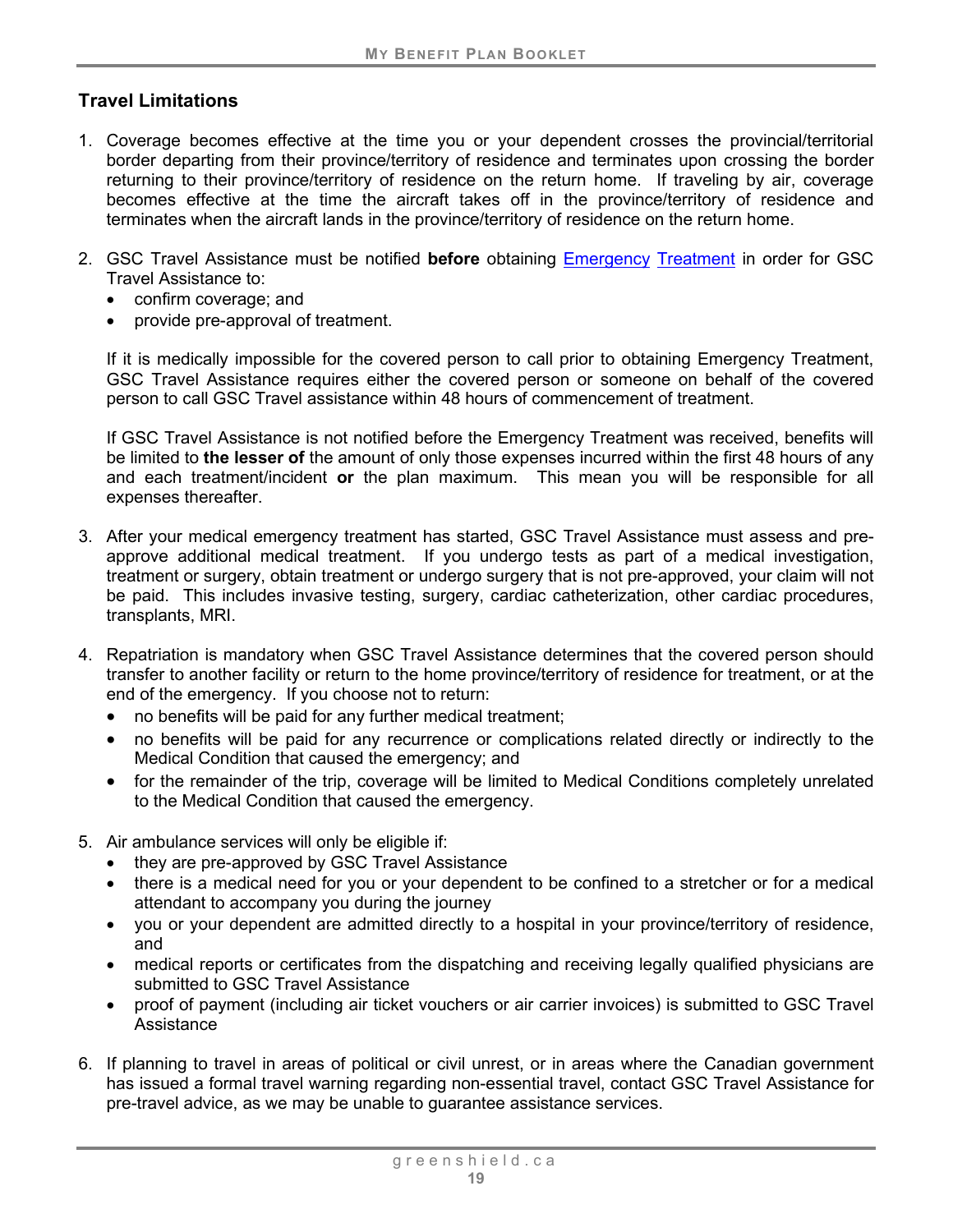- 7. GSC Travel Assistance reserves the right, without notice, to suspend, curtail or limit its services in any area if any of the following occur:
	- political or civil unrest, rebellion, riot, or military uprising;
	- labour disturbance or strike:
	- act of God; or
	- refusal of authorities in a foreign country to permit GSC Travel Assistance to provide service.

This includes travel if when you booked your trip (including delay of travel), or before your departure date, the Canadian government issued a formal travel warning advising Canadians to avoid either all travel or all non-essential travel regarding the country, region, city, or other key components of your travel arrangements (e.g., cruise ship) due to a likely or actual epidemic or pandemic.

In this limitation, non-essential travel means anything other than a significant medical or family emergency, such as the death of a family member.

## **Travel Exclusions**

In addition to the Health Exclusions, Travel claims will not be paid for the following.

- 1. Any expenses incurred for the treatment related directly or indirectly to a Pre-existing Medical Condition that, at the time of your departure from your province/territory of residence and the 90-day period immediately preceding your departure from your province/territory of residence:
	- a) was not completely stable in the professional opinion of GSC Travel Assistance Team;
	- b) where medical evidence suggested a reasonable expectation that treatment or hospitalization could be required while traveling; or
	- c) a physician advised the covered person not to travel.

GSC Travel Assistance reserves the right to review the covered person's medical information at the time of claim. A physician's opinion that the covered person was fit to travel does not override or eliminate the requirement for the covered person to satisfy all the conditions of [Stable.](#page-17-1)

- 2. Any expenses submitted if the covered person or anyone acting on behalf of a covered person attempts to deceive GSC Travel Assistance, or makes a fraudulent, false, or exaggerated statement or claim.
- 3. Any expenses incurred for any services received that:
	- a) were not required to treat an Emergency;
	- b) were not recommended by a legally qualified physician or surgeon;
	- c) are not covered under your provincial/territorial health insurance plan; or
	- d) are normally covered under the out-of-Canada benefits of your provincial/territorial health insurance plan's out-of-Canada coverage (where applicable), when the provincial/territorial plan has declined payment;
- 4. Any expenses incurred for services received after GSC Travel Assistance determined:
	- a) the covered person was to return to the province/territory of residence for treatment, but the covered person chose not to return to the province/territory of residence;
	- b) the services could be reasonably delayed until the covered person returned to the province/territory of residence;
	- c) the emergency had ended; or
	- d) the services are for a recurrence or complication directly or indirectly related to the emergency that GSC Travel Assistance determined 3.a), b), or c) above.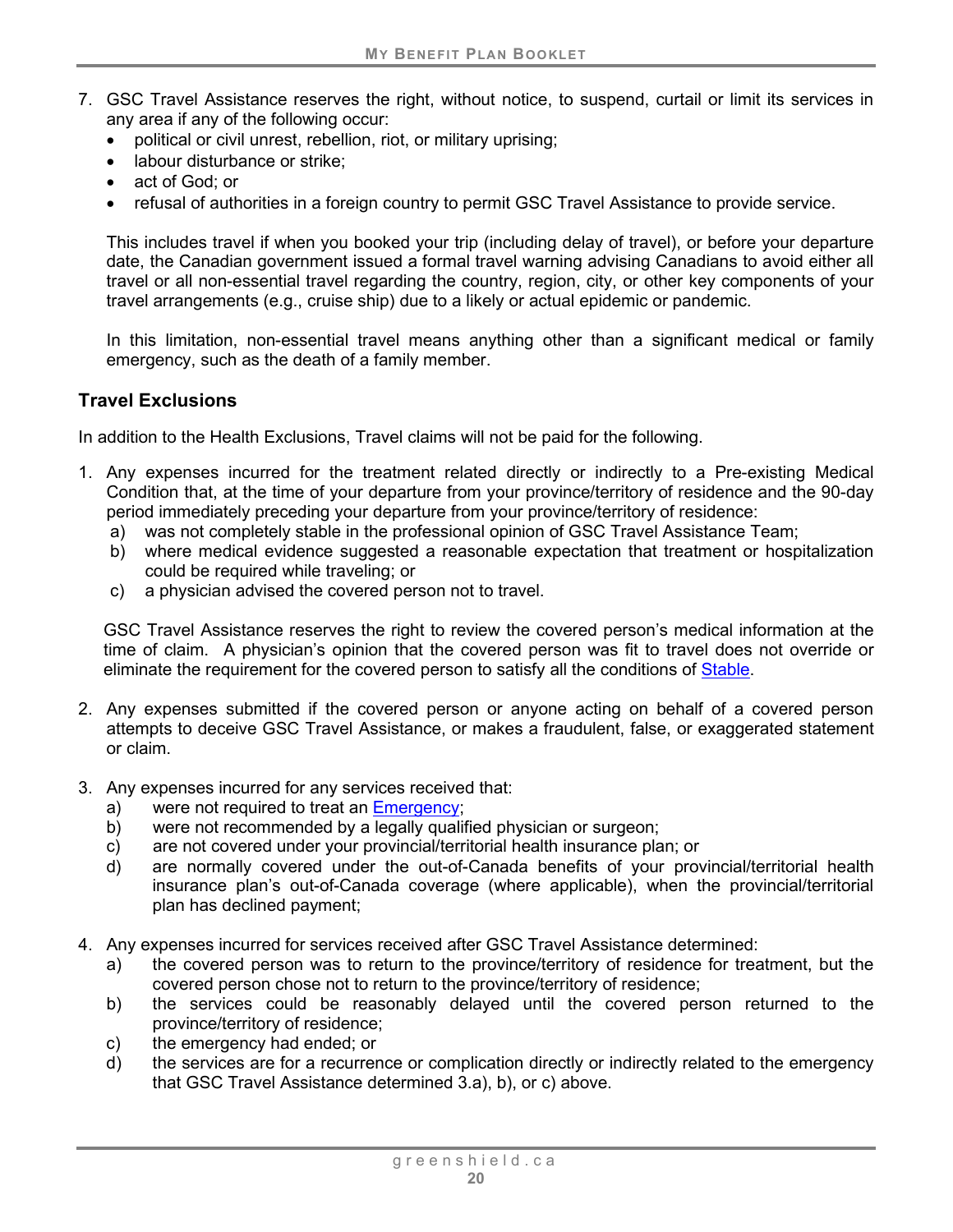- 5. Any expenses incurred for services to treat a medical condition or complications of a medical condition directly or indirectly related to an epidemic or pandemic if, when the trip was booked, or before the departure date:
	- An official travel advisory was issued by the Canadian government advising Canadians to avoid either all travel or all non-essential travel regarding any country, region, city, or other key components of your travel arrangements (e.g., cruise ship).
	- To view the travel advisories, visit the Government of Canada Travel site.
- 6. Any expenses incurred for services to treat:
	- a) any medical condition, including symptoms of withdrawal, arising from or in any way related to the chronic use of alcohol, drugs, or other intoxicants whether prior or during the trip;
	- b) any medical condition arising during the trip resulting from, or in any way related to, the abuse of alcohol that results in a blood alcohol level of more than 80 milligrams in 100 millilitres of blood, drugs or other intoxicants; or
	- c) any medical condition resulting from not following Treatment as prescribed, including prescribed or over-the-counter medication.
- 7. Any expenses related to pregnancy, delivery, or complications of either, arising during the 8-week period before and after the expected date of delivery.
- 8. Any expenses incurred for a child born during the trip.
- 9. Any expenses incurred during any trip made for the purpose of obtaining a diagnosis, Treatment, surgery, palliative care, or any alternative therapy, as well as any directly or indirectly related complication.

**GSC does not assume responsibility for nor will it be liable for any medical advice given, but not limited to a physician, pharmacist or other healthcare provider or facility recommended by GSC Travel Assistance.**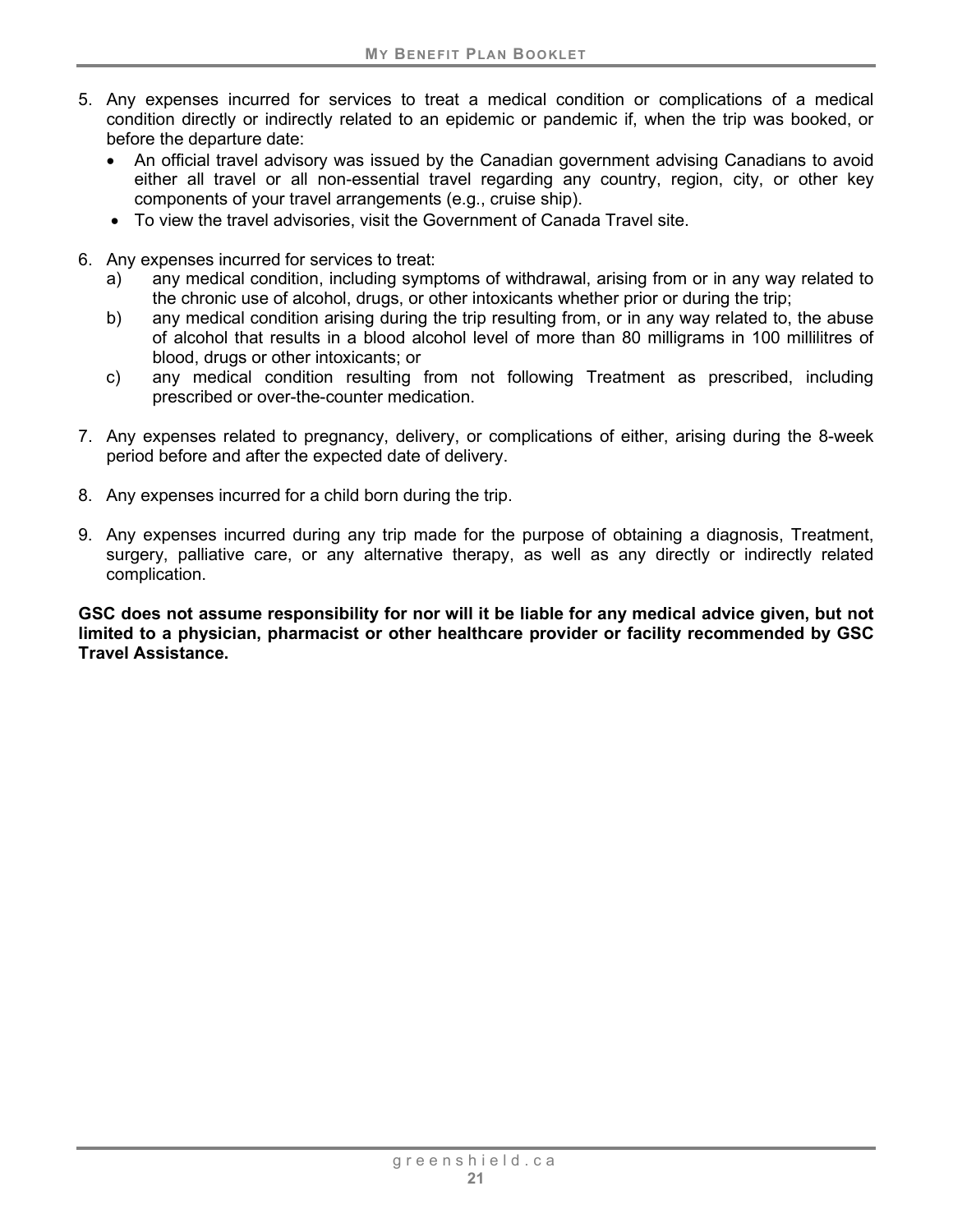# <span id="page-25-0"></span>**DENTAL BENEFIT PLAN**

The benefits shown below will be eligible, if based on the licensed dental practitioner's reasonable and customary charge in accordance with the Fee Guide and the maximum shown in the Schedule of Benefits.

## <span id="page-25-1"></span>**Basic Services**

- 1. Basic Diagnostic and Preventive Services:
	- complete oral examinations once every 5 years based on date of first paid claim
	- emergency and specific oral examinations
	- full series X-rays once every 5 years based on date of first paid claim
	- panoramic X-rays once every 3 years based on date of first paid claim
	- bitewing X-rays once every 9 months
	- recall examinations once per benefit year
	- cleaning of teeth up to 1 unit of polishing plus up to 1 unit of scaling (combined with periodontal scaling) once per recall period
	- topical application of fluoride once per recall period
	- denture cleaning once per recall period
	- pit and fissure sealants on molars only, once per tooth per lifetime
	- space maintainers
- 2. Basic Restorative Services:
	- amalgam, tooth coloured filling restorations, and temporary sedative fillings
	- inlay restorations these are considered basic restorations and will be paid to the equivalent nonbonded amalgam
- 3. Basic oral surgery:
	- extractions of teeth and/or residual roots
- 4. General anaesthesia, deep sedation, and intravenous sedation in conjunction with eligible oral surgery only

## <span id="page-25-2"></span>**Comprehensive Basic Services**

- 1. Standard denture services:
	- denture repairs and/or tooth/teeth additions
	- standard relining and rebasing of dentures, once every 3 years based on date of first paid claim, only after 6 months have elapsed from the installation of a denture
	- denture adjustments and remount and equilibration procedures, only after 3 months have elapsed from the installation of a denture
	- soft tissue conditioning linings for the gums to promote healing
- 2. Comprehensive oral surgery:
	- surgical exposure, repositioning, transplantation or enucleation of teeth
	- remodeling and recontouring shaping or restructuring of bone or gum
	- excision removal of cysts and tumors
	- incision drainage and/or exploration of soft or hard tissue
	- fractures including the treatment of the dislocation and/or fracture of the lower or upper jaw and repair of soft tissue lacerations
	- maxilofacial deformities frenectomy surgery on the fold of the tissue connecting the lip to the gum or the tongue to the floor of the mouth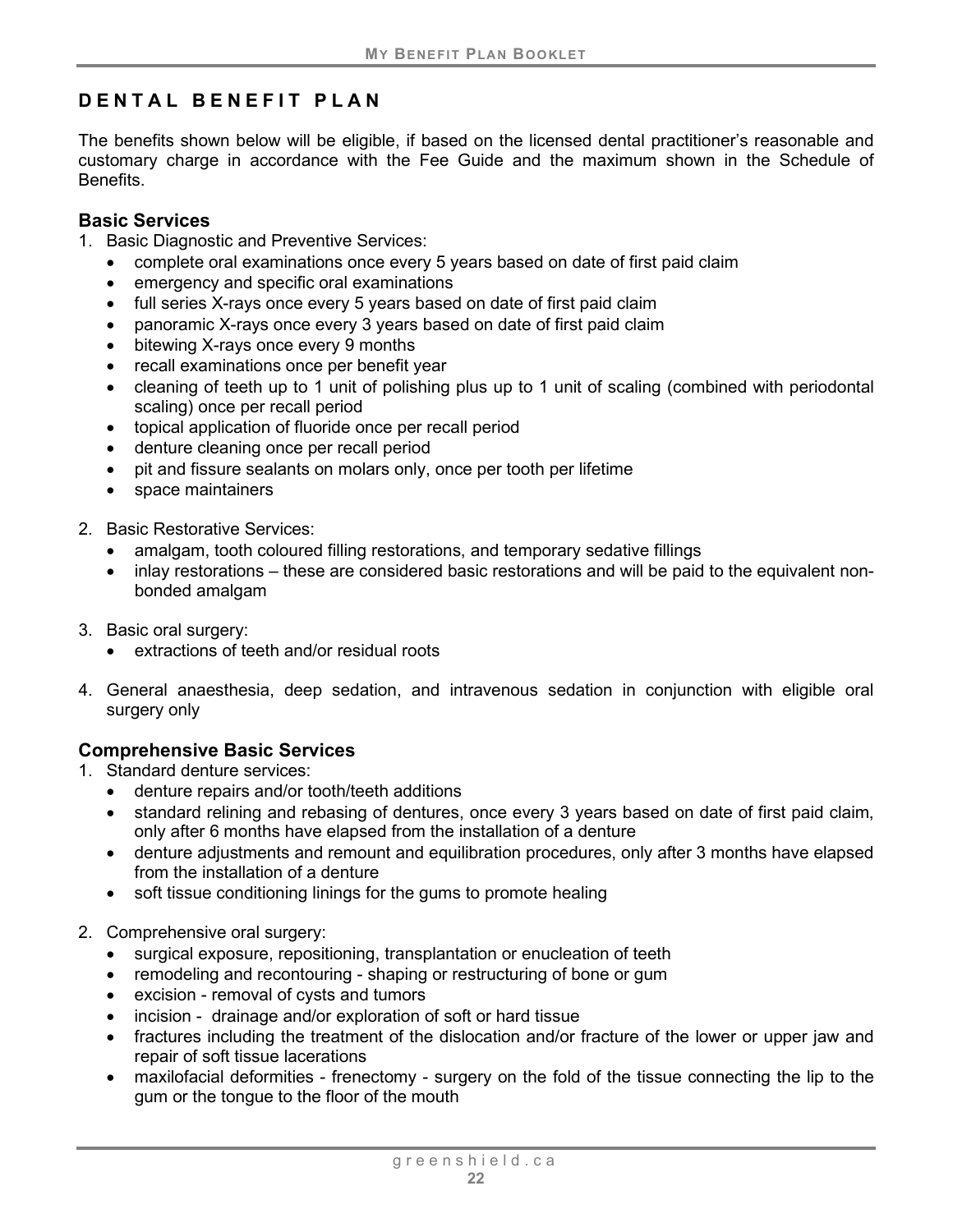- 3. Endodontic treatment including:
	- root canal therapy
	- pulpotomy (removal of the pulp from the crown portion of the tooth)
	- pulpectomy (removal of the pulp from the crown and root portion of the tooth)
	- apexification (assistance of root tip closure)
	- apical curettage, root resections and retrograde fillings (cleaning and removing diseased tissue of the root tip)
	- root amputation and hemisection
	- bleaching of non-vital tooth/teeth
	- emergency procedures including opening or draining of the gum/tooth
- 4. Periodontal treatment of diseased bone and gums including:
	- periodontal scaling 2 time units per benefit year combined with preventive scaling;
	- root planing 4 time units per benefit year
	- occlusal equilibration selective grinding of tooth surfaces to adjust a bite 2 time units every 12 months based on date of first paid claim

The fees for periodontal treatment are based on units of time (15 minutes per unit) in accordance with the General Practitioners Fee Guide.

## **Alternate Benefit Clause**

This benefit plan will reimburse the amount shown in the Fee Guide for the least expensive service or supply where two or more professionally accepted courses of treatment are a benefit under the plan. The covered person can choose to have a more expensive treatment performed, however reimbursement will be limited to the cost of the least expensive alternative.

## **Predetermination**

Before your treatment begins, if the total cost of any proposed treatment is expected to exceed \$500, it is recommended that you submit an estimate completed by your dental practitioner.

## **Limitations**

- 1. Laboratory services must be completed in conjunction with other services and will be limited to the co-pay of such services. Laboratory services that are in excess of 40% of the dentist's fee in the applicable Fee Guide shown in the Schedule of Benefits will be reduced accordingly; co-pay is then applied;
- 2. Reimbursement will be made according to standard and/or basic services, supplies or treatment. Related expenses beyond the standard and/or basic services, supplies or treatment will remain your responsibility;
- 3. Reimbursement will be pro-rated and reduced accordingly, when time spent by the dentist is less than the average time assigned to a dental service procedure code in the applicable Fee Guide shown in the Schedule of Benefits;
- 4. Reimbursement for root canal therapy will be limited to payment once only per tooth. Extra charges for difficult access, exception anatomy, calcified canals and retreatments are not included. The total fee for root canal includes all pulpotomies and pulpectomies performed on the same tooth;
- 5. Common surfaces on the same tooth/same day will be assessed as one surface. If individual surfaces are restored on the same tooth/same day, payment will be assessed according to the procedure code representing the combined surface. Payment will be limited to a maximum of 5 surfaces in any 36-month period;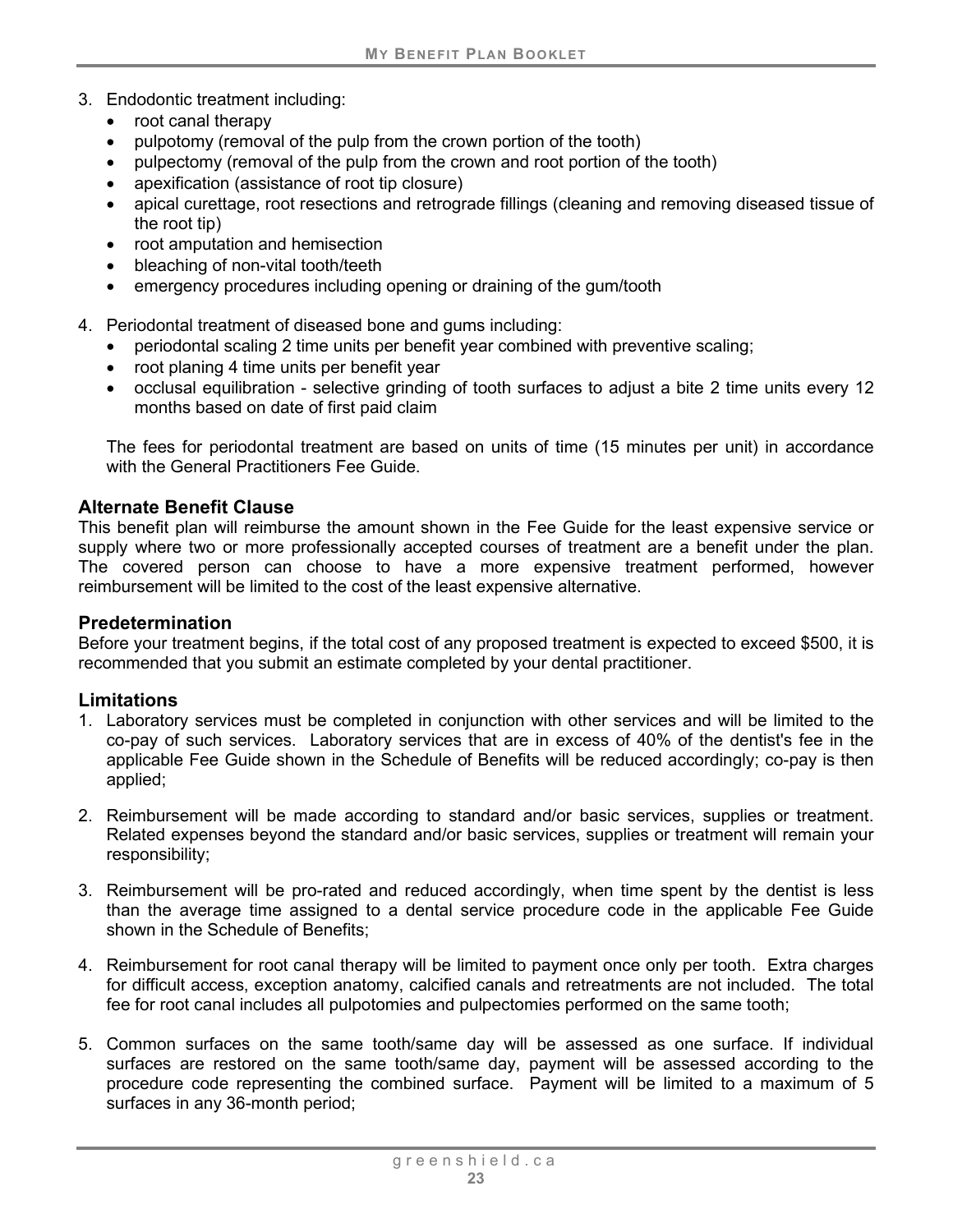- 6. When more than one surgical procedure is performed during the same appointment in the same area of the mouth, only the most comprehensive procedure will be eligible for reimbursement, as the fee for each procedure is based on complete, comprehensive treatment, and is deemed part of the multiple services factor;
- 7. The multiple services factor occurs when a minimum of 6 or more restorations (fillings) or multiple periodontal services are performed at the same appointment and the full fee guide price is charged for each restoration or periodontal service, the first service will be paid in full and all remaining services will be reduced by 20%;
- 8. Root planing is not eligible if done at the same time as gingival curettage;
- 9. In the event of a dental accident, claims should be submitted under the health benefits plan before submitting them under the dental plan.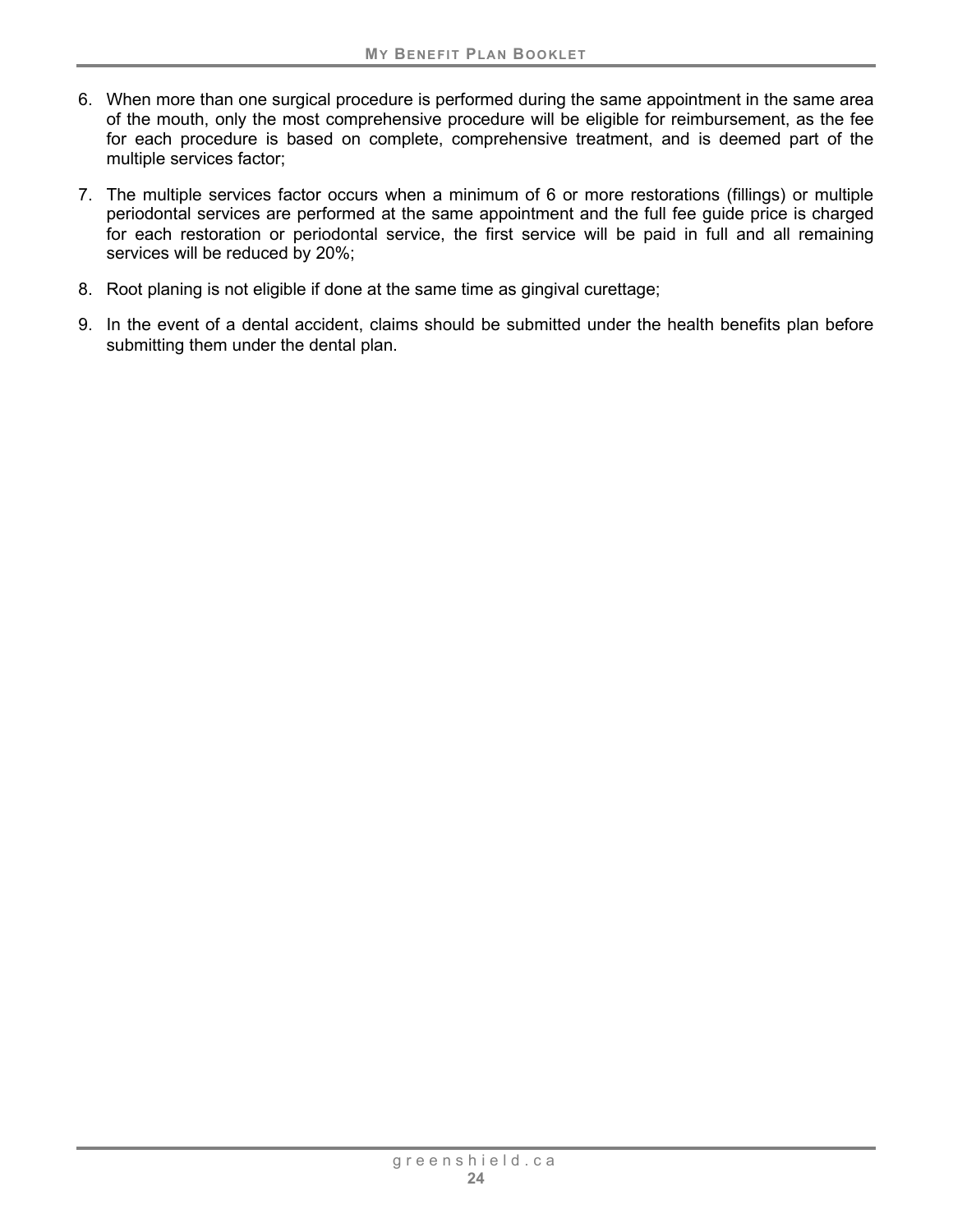## **Dental Exclusions**

Eligible benefits do not include and reimbursement will not be made for:

- 1. Services or supplies received as a result of disease, illness or injury due to:
	- a) an act of war, declared or undeclared;
	- b) participation in a riot or civil commotion; or
	- c) attempting to commit or committing a criminal offence or illegal act;
- 2. Services or supplies provided while serving in the armed forces of any country;
- 3. Failure to keep a scheduled appointment with a legally qualified medical or dental practitioner;
- 4. Any treatment, drug, service, or supply received outside of Canada on a non-emergency basis;
- 5. Charges for the translation or completion of any claim forms and/or insurance reports;
- 6. Any dental service that is not contained in the procedure codes developed and maintained by the Canadian Dental Association, adopted by the provincial or territorial dental association of the province or territory in which the service is provided (or your province of residence if any dental service is provided outside Canada) and in effect at the time the service is provided;
- 7. Implants;
- 8. Restorations necessary for wear, acid erosion, vertical dimension and/or restoring occlusion;
- 9. Appliances related to treatment of myofascial pain syndrome including all diagnostic models, gnathological determinants, maintenance, adjustments, repairs and relines;
- 10. Posterior cantilever pontics/teeth and extra pontics/teeth to fill in diastemas/spaces;
- 11. Service and charges for sleep dentistry;
- 12. Diagnostic and/or intraoral repositioning appliance maintenance, adjustments, repairs and relines related to treatment of temporomandibular joint dysfunction;
- 13. Any specific treatment or drug which:
	- a) does not meet accepted standards of medical, dental or ophthalmic practice, including charges for services or supplies which are experimental in nature;
	- b) is not considered to be effective (either medically or from a cost perspective) as determined by GSC's drug review process regardless if Health Canada approved the drug;
	- c) is an adjunctive drug prescribed in connection with any treatment or drug that is not an eligible service;
	- d) is administered in a hospital or is required to be administered in a hospital in accordance with Health Canada's approved indication for use;
	- e) is not dispensed by the pharmacist in accordance with the payment method shown under the Health Benefit Plan Prescription Drugs benefit;
	- f) is not being used and/or administered in accordance with Health Canada's approved indication for use, even though such drug or procedure may customarily be used in the treatment of other illnesses or injuries (i.e. [off-label use\)](#page-9-0);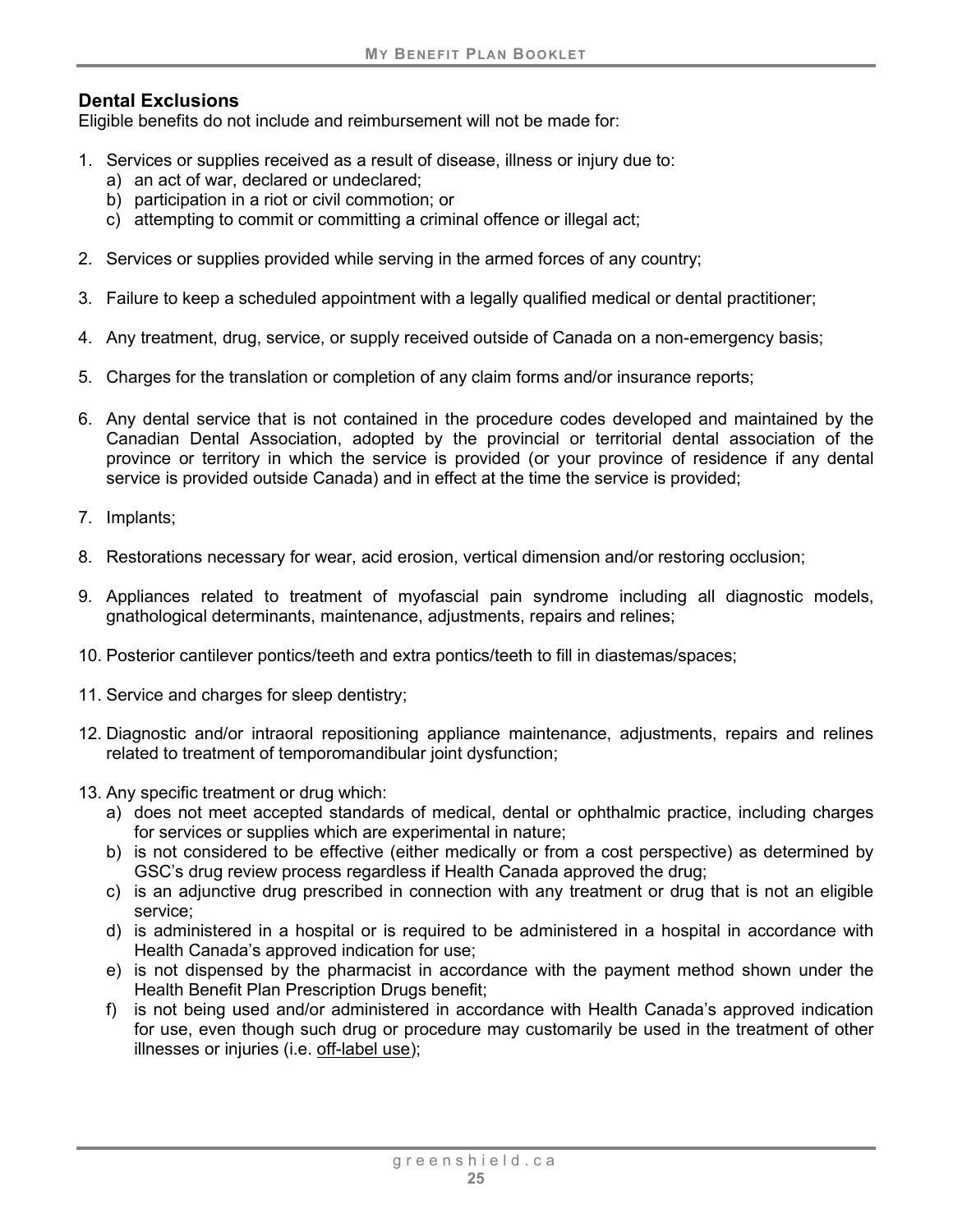- 14. Services or supplies that:
	- a) are not recommended, provided by or approved by the attending legally qualified (in the opinion of GSC) medical practitioner or dental practitioner as permitted by law;
	- b) are legally prohibited by the government from coverage;
	- c) you are not obligated to pay for or for which no charge would be made in the absence of benefit coverage; or for which payment is made on your behalf by a not-for-profit prepayment association, insurance carrier, third party administrator, like agency or a party other than GSC, your plan sponsor or you;
	- d) are provided by a health practitioner whose license by the relevant provincial regulatory and/or professional association has been suspended or revoked;
	- e) are not provided by a designated provider of service in response to a prescription issued by a legally qualified health practitioner;
	- f) are used solely for recreational or sporting activities and which are not medically necessary for regular activities;
	- g) are primarily for cosmetic or aesthetic purposes, or are to correct congenital malformations;
	- h) are provided by an immediate family member related to you by birth, adoption, or by marriage and/or a practitioner who normally resides in your home. An immediate family member includes a parent, spouse, child or sibling;
	- i) are provided by your plan sponsor and/or a practitioner employed by your plan sponsor, other than as part of an employee assistance plan;
	- j) are a replacement of lost, missing or stolen items, or items that are damaged due to negligence. Replacements are eligible when required due to natural wear, growth or relevant change in your medical condition but only when the equipment/prostheses cannot be adjusted or repaired at a lesser cost and the item is still medically required;
	- k) are video instructional kits, informational manuals or pamphlets;
	- l) are delivery and transportation charges;
	- m) are a duplicate prosthetic device or appliance;
	- n) are from any governmental agency which are obtained without cost by compliance with laws or regulations enacted by a federal, provincial, municipal or other governmental body;
	- o) would normally be paid through any provincial health insurance plan, Workplace Safety and Insurance Board or tribunal, or any other government agency, or which would have been payable under such a plan had proper application for coverage been made, or had proper and timely claims submission been made;
	- p) relates to treatment of injuries arising from a motor vehicle accident;

Note: Payment of benefits for claims relating to automobile accidents for which coverage is available under a motor vehicle liability policy providing no-fault benefits will be considered only if–

- i) the service or supplies being claimed is not eligible; or
- ii) the financial commitment is complete;
- A letter from your automobile insurance carrier will be required;
- q) are cognitive or administrative services or other fees charged by a provider of service for services other than those directly relating to the delivery of the service or supply.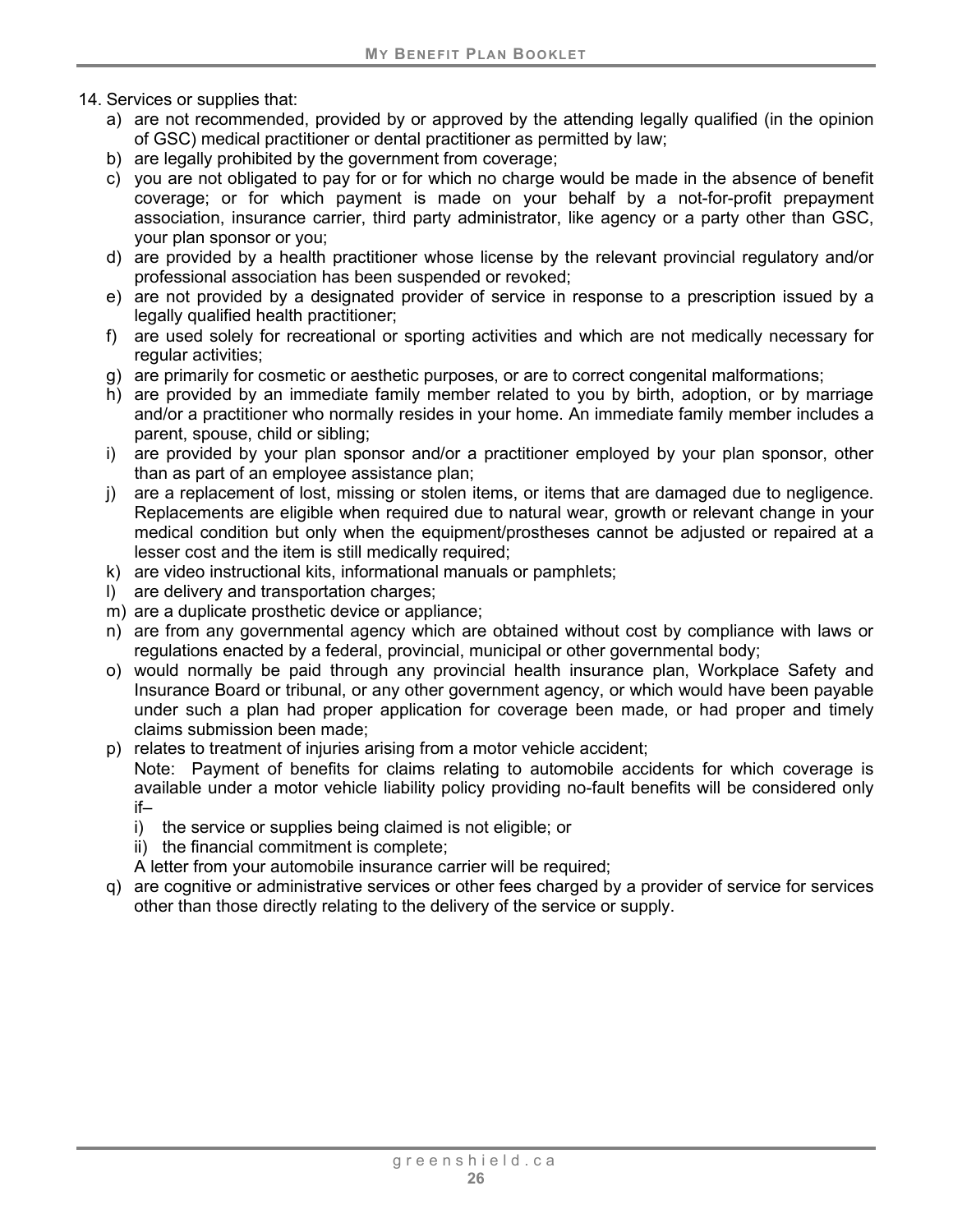# <span id="page-30-0"></span>**CLAIM INFORMATION**

## **Inquiries**

For detailed inquiries:

- Call our Customer Service Centre at 1.888.711.1119 to determine eligibility for a specific item or service and GSC's pre-authorization requirements, or
- Visit our website at greenshield ca to e-mail your question

## **Pre-authorization**

For **pre-authorization** forward a pre-authorization form OR a physician's prescription indicating the diagnosis and what is prescribed.

## **Submitting Claims**

All claims submitted to GSC require your GSC Identification number. Your GSC Identification Number is your student number with the prefix "**UTM**" – e.g. **UTM111222333**.

GSC reserves the right to request supplementary claims information. Failure to respond to such requests may result in the denial of the claim.

The intentional omission, misrepresentation or falsification of information relating to any claim constitutes fraud. Submission of a fraudulent claim is a criminal offence and will be reported to the applicable law enforcement and/or regulatory agencies and your plan sponsor. This could result in termination of your coverage under this benefit plan.

For **claims reimbursement** forward an original itemized paid receipt **(cash receipts or credit card receipts alone are not acceptable)** including:

- Covered person's name, address and GSC Identification Number
- Provider's name and address
- Date of service
- Charges for each service or supply
- A detailed description of the service or supply
- Medical referral/physician prescription when required
- For Hearing Care, a copy of audiogram and details of provincial funding, if applicable
- For Hospital, admission and discharge dates; daily accommodation charges; number of days in preferred accommodation

For certain claims, we may require additional confirmation of payment so we recommend you keep a copy of some other identifiable confirmation of payment, such as a cancelled cheque (copy is acceptable if both sides of the cheque are provided), an authorized electronic credit card receipt and/or statement, direct payment /debit receipt or bank statements.

For dental claims, forward a dental claim form, completed by both the plan member and the dentist. If your claim is the result of an accident, a Dental Accident Report Form and your dental X-rays must be submitted to GSC for prior approval. Failure to comply may result in non-payment.

All claims must be received by GSC no later than 12 months from the date the eligible benefit was incurred.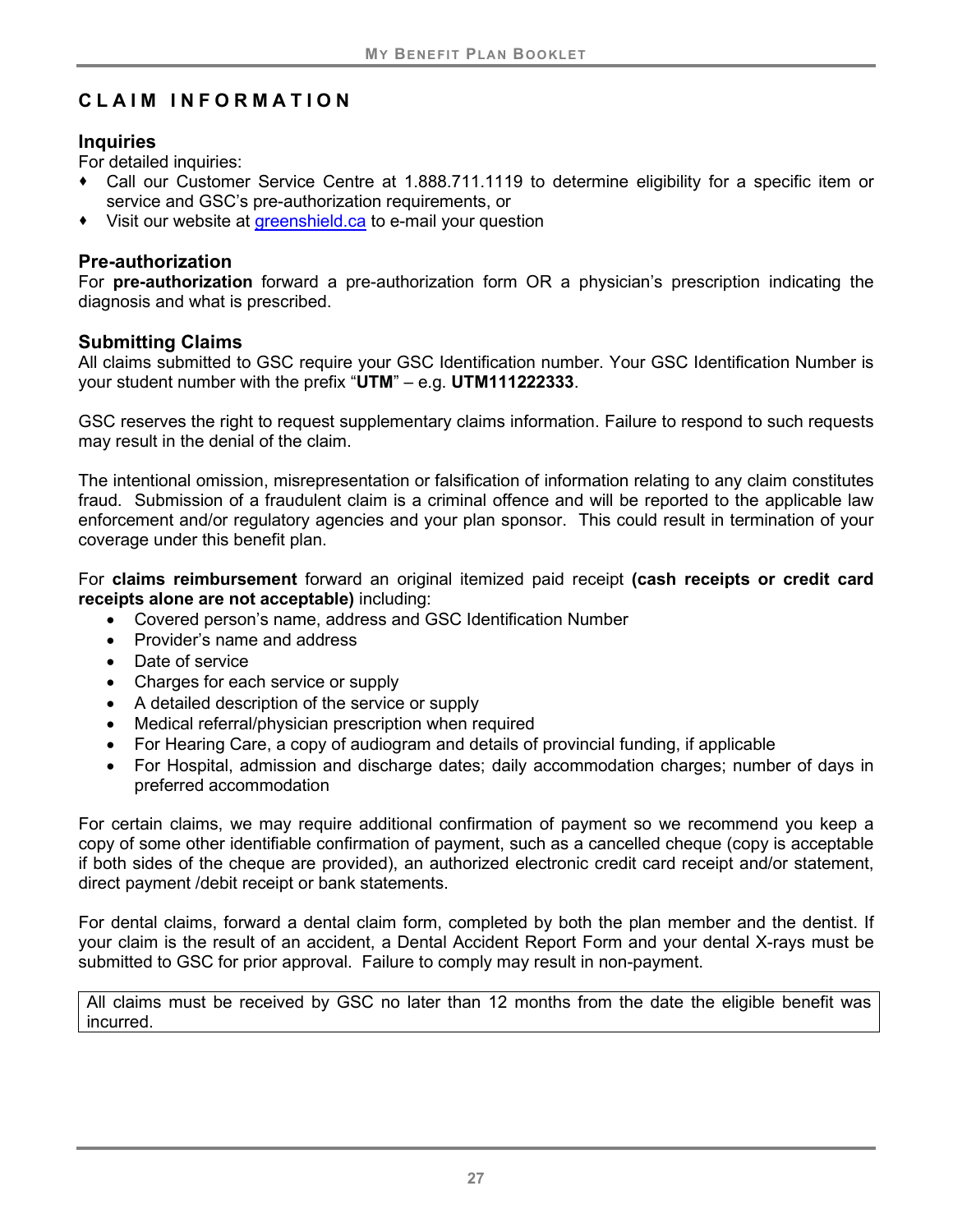#### **Submit all Claim Forms to: Green Shield Canada**

| Attn: Drug Department              | PO Box 1652 | Windsor, ON | <b>N9A7G5</b>  |
|------------------------------------|-------------|-------------|----------------|
| Attn: Medical Items                | PO Box 1623 | Windsor, ON | <b>N9A7B3</b>  |
| <b>Attn: Professional Services</b> | PO Box 1699 | Windsor, ON | N9A 7G6        |
| Attn: Hospital/ Vision Department  | PO Box 1615 | Windsor, ON | <b>N9A 7J3</b> |
| Attn: Out-of-Country Department    | PO Box 1606 | Windsor, ON | N9A 6W1        |
| <b>Attn: Dental Department</b>     | PO Box 1608 | Windsor, ON | <b>N9A7G1</b>  |

## **Reimbursement**

Reimbursement will be made by one of the following methods:

- a) Direct deposit to your personal bank account, when requested;
- b) A reimbursement cheque; or
- c) Direct payment to the provider of services, where applicable.

All dollar maximums and limitations stated are expressed in Canadian dollars. Reimbursement will be made in Canadian or U.S. funds for both providers and plan members, based on the country of the payee.

#### **Overpayments**

GSC reserves the right to recover all amounts resulting from overpaid or unsupported claims for benefits by deducting such amounts from future claims and/or by any other legal means.

#### **Limitation on Legal Action**

In Ontario, every action or proceeding against GSC for recovery of benefit payment under the plan is absolutely barred unless commenced within the time set out in the *Limitations Act, 2002.*

In British Columbia, Alberta and Manitoba, every action or proceeding against GSC for recovery of benefit payment under the plan is absolutely barred unless commenced within the time set out in the *Insurance Act.*

## **Direct Payment to the Provider of Service (where applicable)**

Provide your GSC Identification number to your provider and, after you pay any applicable co-payment, they may bill GSC directly and in many cases, payment will be made directly to your provider of service. Most providers will also have a supply of claim forms.

## **Emergency Travel**

GSC Travel Assistance must be contacted by phone within 48 hours of commencement of treatment.

Call our Customer Service Centre at 1.888.711.1119 for detailed claims submission instructions.

If you have incurred out of pocket expenses, make sure you tell GSC Travel Assistance about all the travel coverage you have when submitting claims. Claims must be submitted together with supporting original receipts to GSC Travel Assistance who will then co-ordinate reimbursement of those approved, eligible expenses from all sources (e.g., provincial plans that provide out-of-Canada coverage, a spousal plan, travel coverage provided through your credit card, etc.).

To make a claim, submit the patient name, provincial health insurance plan number, address and GSC Identification Number with a detailed statement showing the services rendered and the fees charged for each service.

#### **Subrogation**

GSC retains the right of subrogation of benefits. This means if GSC paid benefits on behalf of you or your dependent, but the benefits either should have been paid, or are subsequently paid or provided, in whole or in part, by a third party liability or other coverage(s), GSC has the right to recover such payment or reimbursement. In cases of third party liability, you must advise your lawyer of our subrogation rights.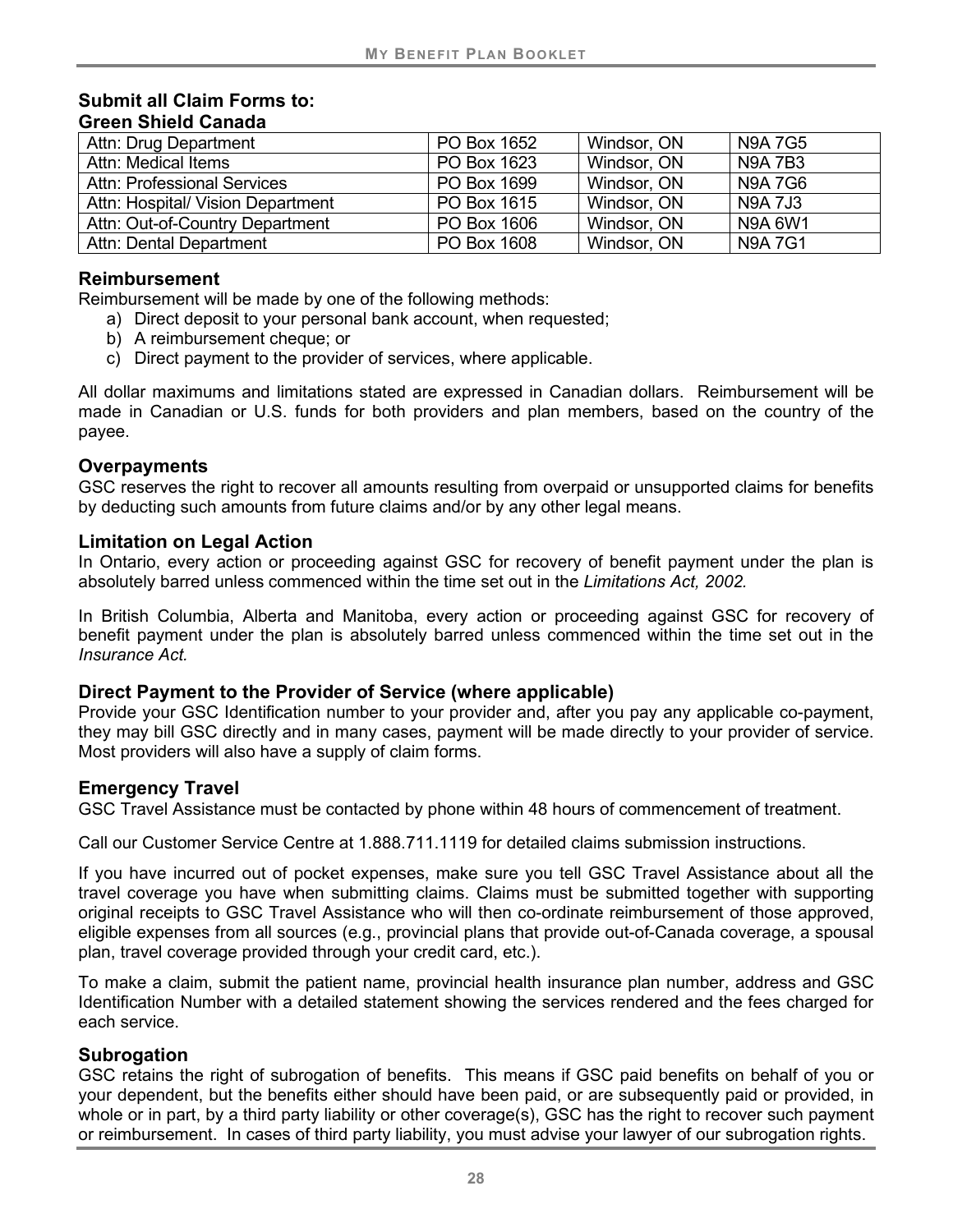## **DENTAL DISCOUNT NETWORK ARRANGEMENT**

In partnership with the National Student Health Network, GSC provides access to the Student Dental Discount Network. The intent of this network is to provide our student plan members access to high quality dental services at an affordable cost.

Features of this great value-added service and how it works:

- 1. This national program includes more than 800 dental provider locations from coast to coast.
- 2. Once a dental provider elects to participate in the network, they are added to a list of GSC's participating dental providers. This list is available at [greenshield.ca/student centre.](https://www.greenshield.ca/en-ca/student-centre)
- 3. You may visit a dentist from the list of participating dental providers, or you may ask your existing dentist to join this network; the advantage to your dentist of joining the network is the potential of an increase in business. Your dentist can call our Customer Service Centre at 1.888.711.1119 for more information.
- 4. The discount offer applies to most dental procedures and *may* be up to 30%.
- 5. Our system will automatically calculate the applicable discount when you visit a dental provider in this network. The applicable discount is dependent on your particular college or university's plan design, and will be subtracted from your co-pay, or share of the cost.
- 6. Eligible dental claims must be processed electronically; therefore, **you must first be enrolled on GSC's system in order to be eligible for the discount**. GSC will pay your dentist directly; you only have to pay the dentist your share of the cost (if any) for services provided.
- 7. You will receive professional dental services while incurring lower out-of-pocket expenses and maintain ongoing oral health.

Visit [greenshield.ca/student centre](https://www.greenshield.ca/en-ca/student-centre) or call the Customer Service Centre at 1.888.711.1119 for more information.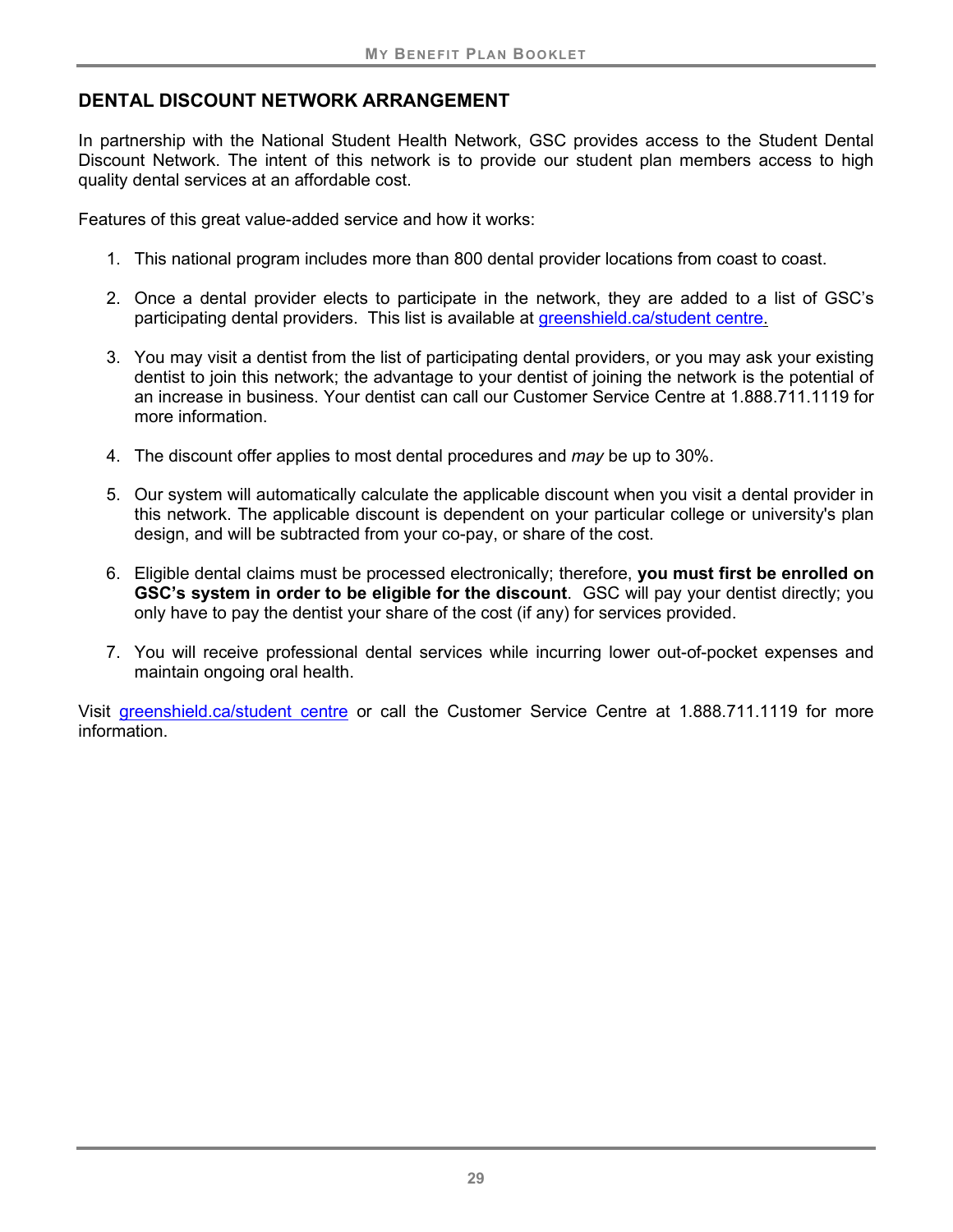## **Co-ordination of Benefits (COB)**

If you are covered for extended health and dental benefits under more than one plan, your benefits under this plan will be coordinated with the other plan so that you may be reimbursed up to 100% of the eligible expense incurred.

Claims must be submitted to the primary payor first. Any unpaid balances should then be submitted to the secondary plan(s). Use the following guidelines to identify the primary and secondary plans:

## **GSC Plan Member**

This GSC student plan is always your primary plan. If you are the plan member under two group plans, priority goes in the following order:

- The plan where you are a full-time plan member
- The plan where you are a part-time plan member
- The plan where you are a retiree

## **Spouse**

If your spouse is a plan member under another benefit plan, this GSC coverage is always secondary. Your spouse must first submit claims to his/her benefit plan.

## **Children**

When dependent children are covered under both your GSC plan and your spouse's benefit plan, use the following order to determine where to submit the claims:

- The plan of the parent whose birth date (month and day) occurs earliest in the calendar year
- The plan of the parent whose first name begins with the earlier letter of the alphabet, if the parents have the same birth date
- In cases of separation or divorce with multiple benefit plans for the children, the following order applies:
	- The benefit plan of the parent who has custody of the dependent child
	- The plan of the spouse of the parent who has custody of the dependent child
	- The plan of the parent who does not have custody of the dependent child
	- The plan of the spouse of the parent who does not have custody of the dependent child

If the parents have joint custody and both have the children listed as dependents under their plans, claims should first be submitted to the plan of the parent whose birth date (month and day) occurs earliest in the calendar year. Balances can then be submitted to the other parent's plan.

## **Travel Benefits**

In the event of a travel claim, all plans equally share the cost of the claim.

When GSC is identified as a secondary carrier, submit the original Explanation of Benefits statement from the primary carrier and a copy of the claim form in order to receive any balances owing.